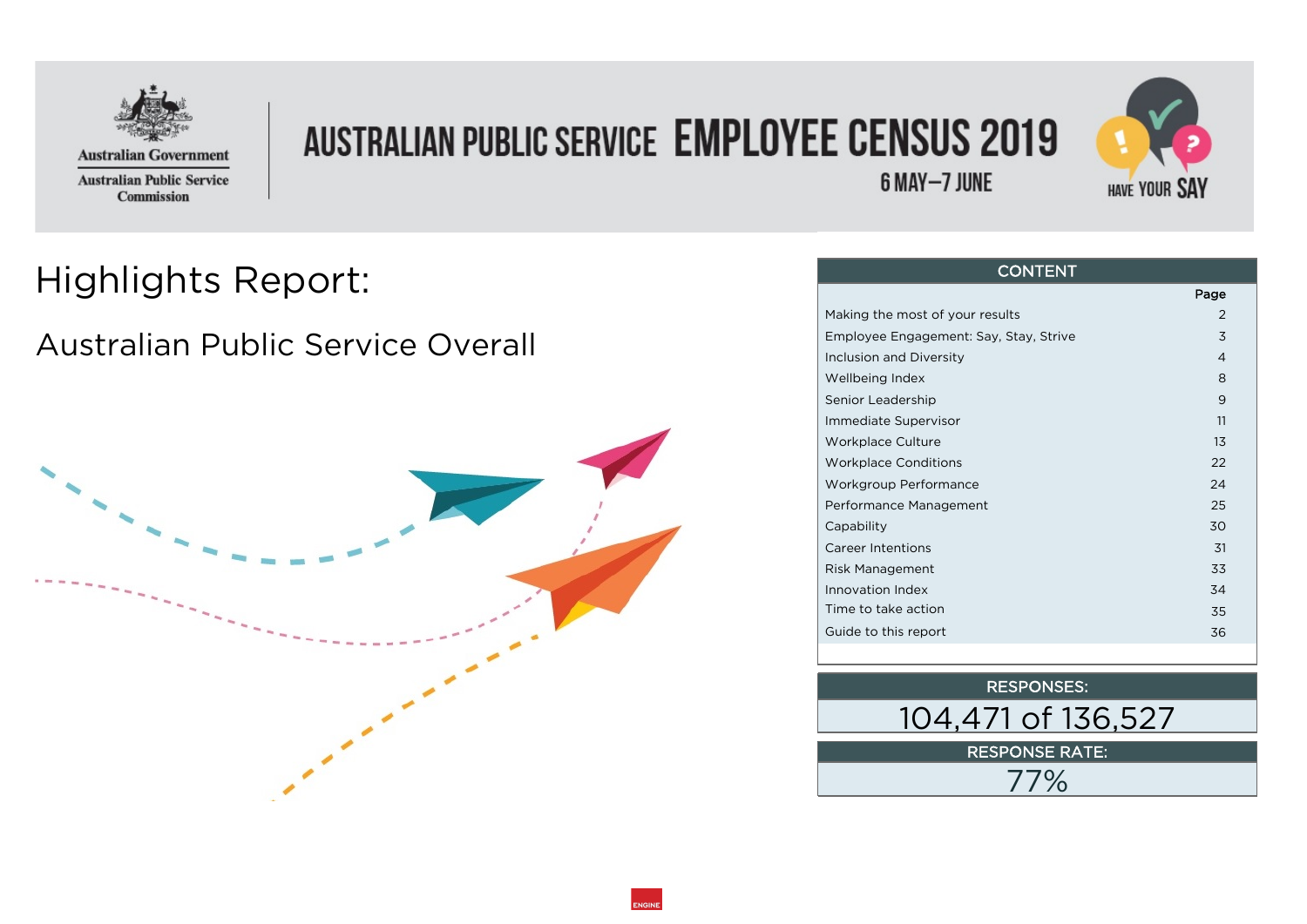### **MAKING THE MOST OF YOUR RESULTS**



# **01.**

**Identify the areas where you are performing well.** 

These will tend to be high results which are notably above any comparative results. These should be celebrated. Share the good news with employees.

#### **Understanding your report and getting to action!**

The results in this report give you summary information.

Take the time to fully understand this report and digest the results.

Consider your response rate and if it is representative of the views of your colleagues.

#### **Identify areas that need improvement. 02.**



These will be the lower results, and/or those which are scoring notably below your comparators. Consider discussing these areas with your colleagues in focus groups or individually or team meetings, gather their thoughts and solutions before deciding on actions to take.



**Consider if there is actually room for**<br> **Consider if there is actually room for improvement.** 

> This report shows the proportion of colleagues responding positively (strongly agree + agree), neutrally (neither agree nor disagree) or negatively (disagree + strongly disagree) to the question asked in the survey. Look at how your positive scores compare to your parent unit, and your last survey's results.

## **04.**

**Take action – think 'quick wins', short term**  Take action - think<br>'quick wins', short term<br>and long term.

**Consider the impact of high neutral responses (lots of employees ticking 'neither agree nor disagree')** 

Ask your colleagues about their views to find out what is causing this. More communication and involvement may help to shift them to a positive frame of mind.

Encourage all colleagues to help with action planning and implementation.

Think about what you want employees to be saying about their working lives in the future and what should be put in place to make this happen.



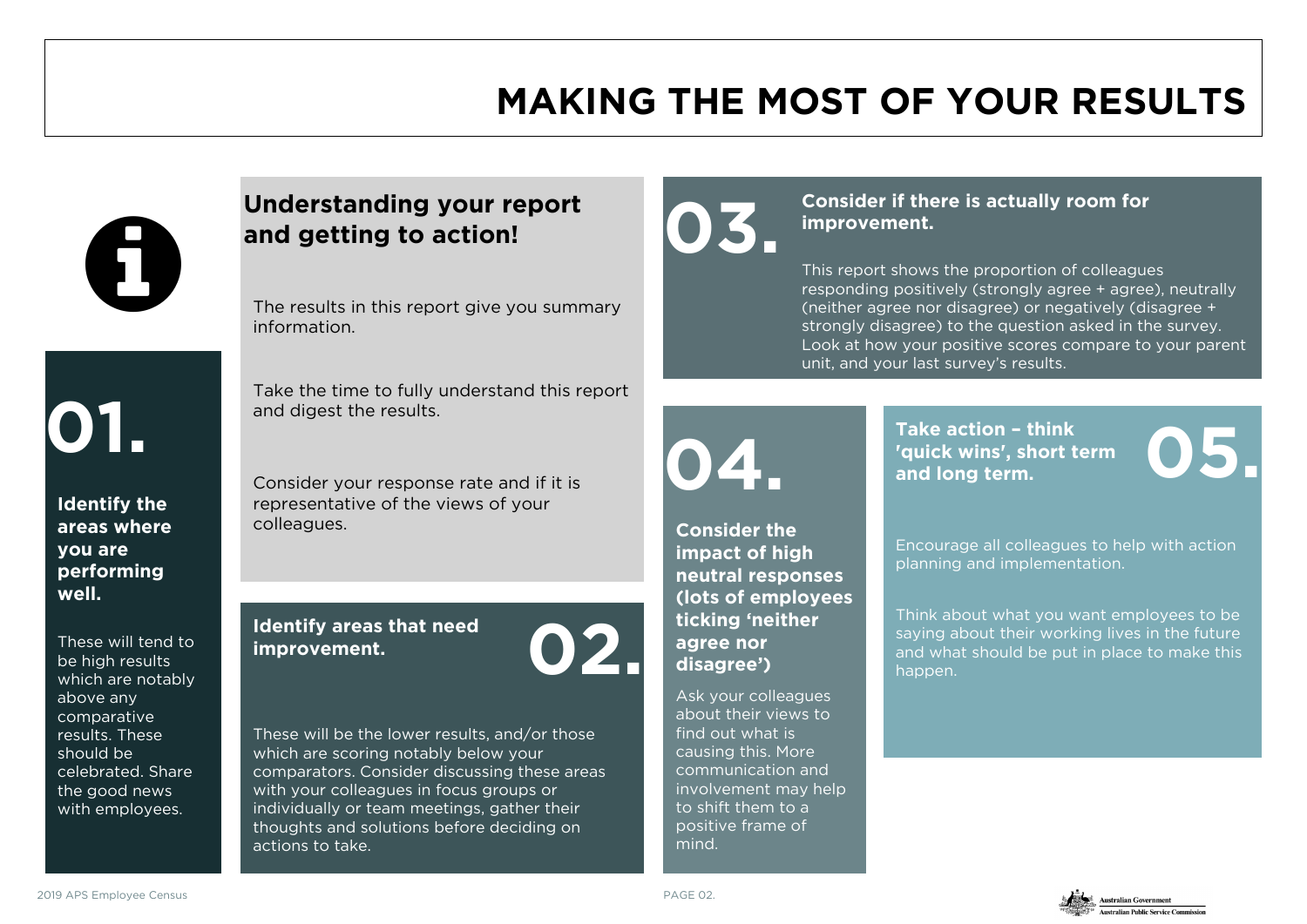### **EMPLOYEE ENGAGEMENT: SAY, STAY, STRIVE**

 $\mathbf \Theta$ 

#### **HOW ENGAGED IS YOUR TEAM?**

ENGAGEMENT SCORES AREN'T JUST ABOUT HOW MUCH PEOPLE LIKE WORKING FOR AN AGENCY. IT IS A MEASURE OF THE EMOTIONAL CONNECTION AND COMMITMENT EMPLOYEES HAVE TO WORKING FOR THE AGENCY.

|               | <b>YOUR</b><br><b>EMPLOYEE</b><br>72 <sub><br/><b>ENGAGEMENT</b><br/><b>SCORE</b></sub>                                | <b>RESPONSE SCALE</b>     |    | %<br><b>POSITIVE</b> | <b>VARIANCE</b><br><b>FROM 2018</b><br>$+1$ |
|---------------|------------------------------------------------------------------------------------------------------------------------|---------------------------|----|----------------------|---------------------------------------------|
|               | Considering everything, I am satisfied with my job                                                                     | 70<br>17                  | 13 | 70%                  | $+2$                                        |
| <b>SAY</b>    | I am proud to work in my agency                                                                                        | 74<br>18                  | 8  | <b>74%</b>           | $+2$                                        |
|               | I would recommend my agency as a good place to work                                                                    | 64<br>22                  | 14 | 64%                  | $+3$                                        |
|               | I believe strongly in the purpose and objectives of my agency                                                          | 82                        | 14 | 82%                  | $+6$ $\Omega$                               |
| <b>STAY</b>   | I feel a strong personal attachment to my agency                                                                       | 65<br>22                  | 13 | 65%                  | $+1$                                        |
|               | I feel committed to my agency's goals                                                                                  | 79                        | 17 | 79%                  | $+3$                                        |
|               | I suggest ideas to improve our way of doing things                                                                     | 84                        | 13 | <b>84%</b>           | $+1$                                        |
| <b>STRIVE</b> | I am happy to go the 'extra mile' at work when required                                                                | 91                        |    | 91%                  | $\circ$                                     |
|               | I work beyond what is required in my job to help my agency achieve its objectives                                      | 80                        | 16 | <b>80%</b>           | $+2$                                        |
|               | My agency really inspires me to do my best work every day                                                              | 53<br>31                  | 16 | <b>53%</b>           | $+3$                                        |
| <b>KEY</b>    | AT LEAST 5 PERCENTAGE POINTS<br>GREATER THAN COMPARATOR<br>AT LEAST 5 PERCENTAGE POINTS LESS THAN<br><b>COMPARATOR</b> | Positive Neutral Negative |    |                      |                                             |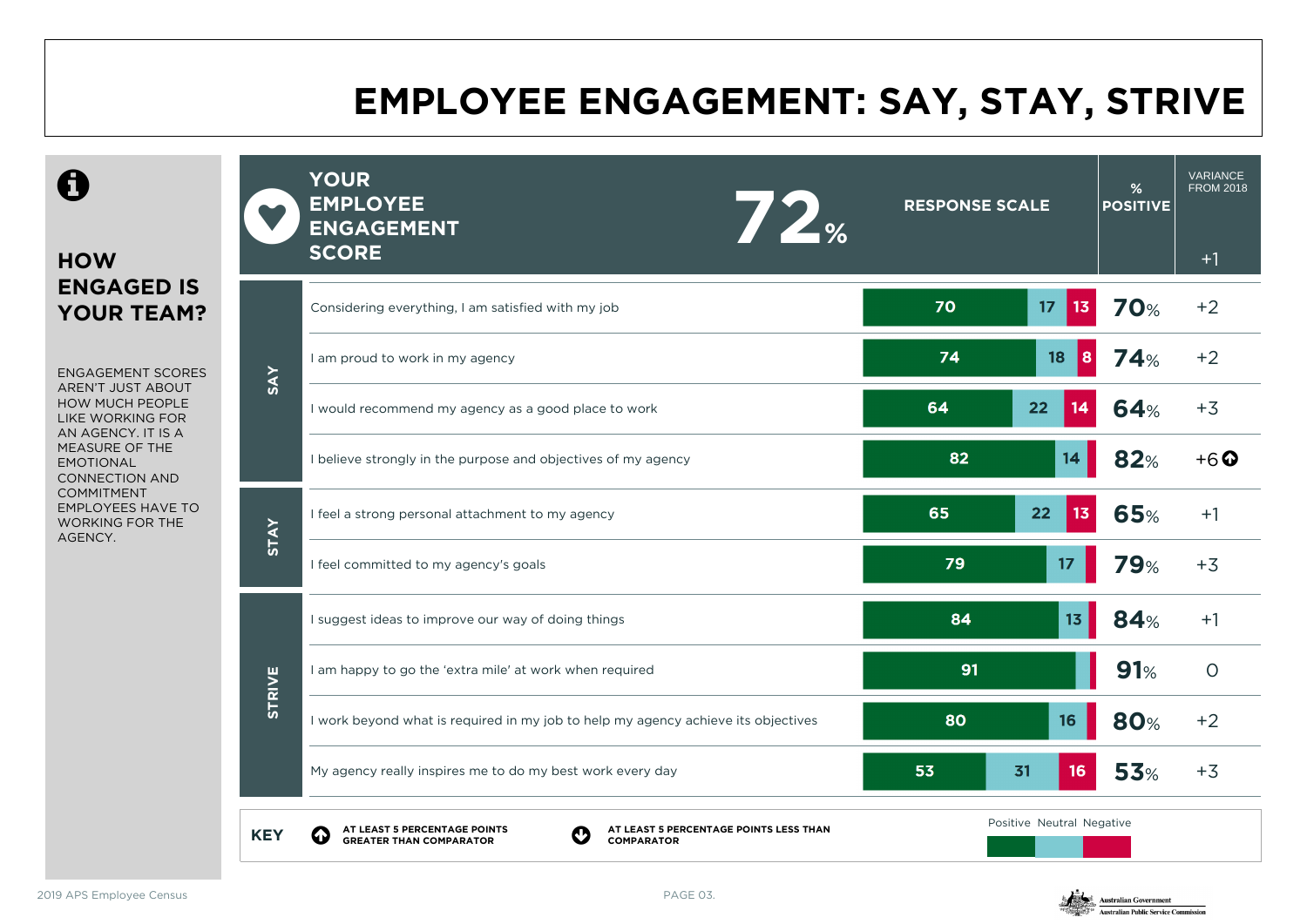| 0                                 | <b>Demographics</b>                                          | <b>RESPONSE SCALE</b>                                                       | $\%$                      | VARIANCE<br><b>FROM 2018</b>                         |
|-----------------------------------|--------------------------------------------------------------|-----------------------------------------------------------------------------|---------------------------|------------------------------------------------------|
| <b>EXPLORE</b>                    | What is your gender?                                         |                                                                             |                           |                                                      |
| <b>THE FULL</b><br><b>RESULTS</b> | Male                                                         |                                                                             | 37 <sub>%</sub>           | $-1$                                                 |
|                                   | Female                                                       |                                                                             | <b>59%</b>                | $\circ$                                              |
|                                   | X (Indeterminate/Intersex/Unspecified)                       |                                                                             | $O\%$                     | $\bigcirc$                                           |
|                                   | Prefer not to say                                            |                                                                             | 4%                        | $\bigcirc$                                           |
|                                   | Do you identify as Aboriginal and/or Torres Strait Islander? |                                                                             |                           |                                                      |
|                                   | Yes                                                          |                                                                             | 4%                        | $\circ$                                              |
|                                   | No                                                           |                                                                             | 96%                       | $\circ$                                              |
|                                   | Do you have an ongoing disability?                           |                                                                             |                           |                                                      |
|                                   | Yes                                                          |                                                                             | 8%                        | $\circ$                                              |
|                                   | No                                                           |                                                                             | 92%                       | $\circ$                                              |
|                                   | <b>KEY</b>                                                   | AT LEAST 5 PERCENTAGE POINTS GREATER<br>THAN COMPARATOR<br>$\bf \bm \omega$ | $\boldsymbol{\mathrm{o}}$ | AT LEAST 5 PERCENTAGE POINTS LESS THAN<br>COMPARATOR |

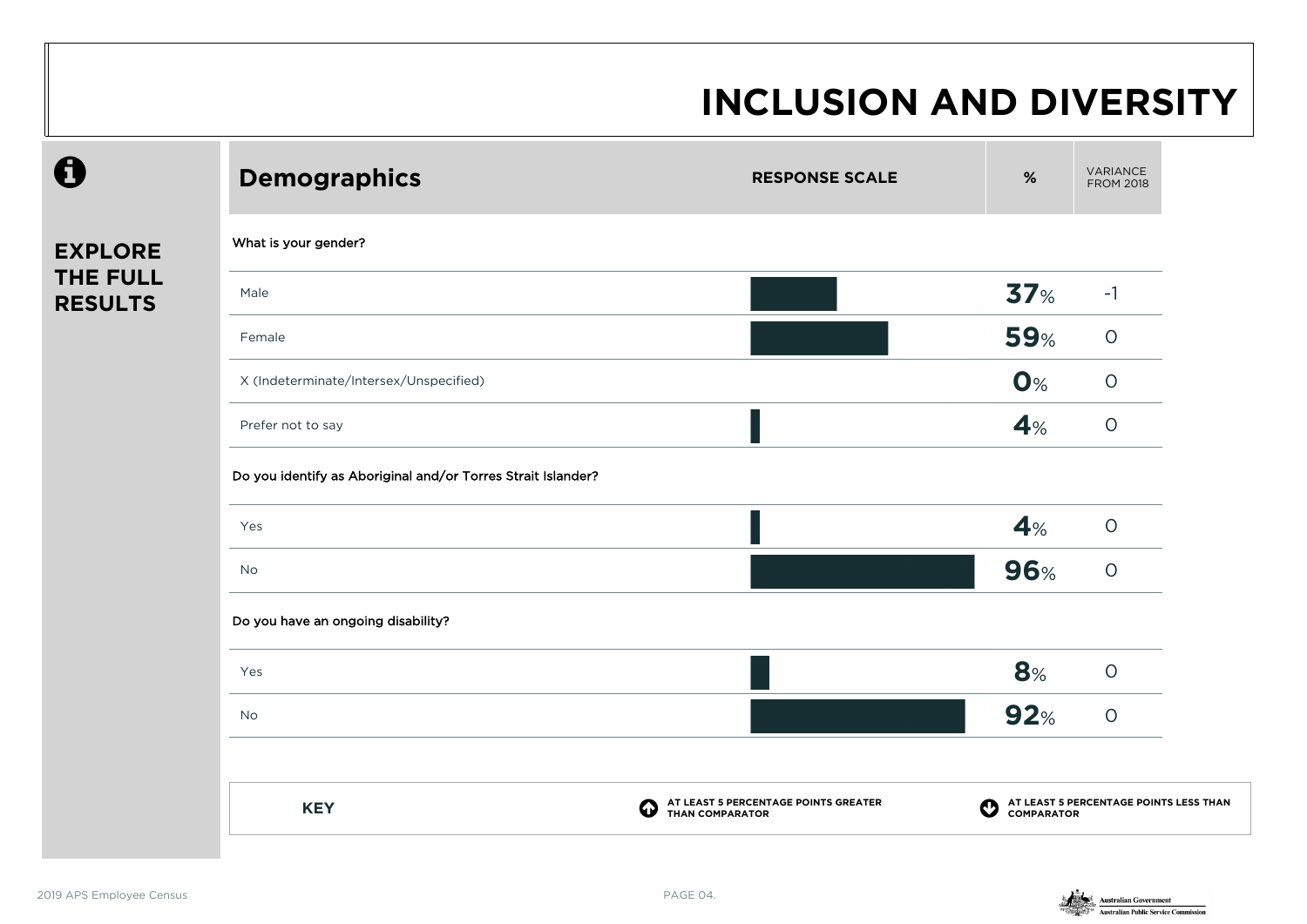|                            | <b>Demographics</b>                                 | <b>RESPONSE SCALE</b>                                               | $\%$                  | VARIANCE<br><b>FROM 2018</b>                         |
|----------------------------|-----------------------------------------------------|---------------------------------------------------------------------|-----------------------|------------------------------------------------------|
| <b>EXPLORE</b>             | In which country were you born?                     |                                                                     |                       |                                                      |
| THE FULL<br><b>RESULTS</b> | Australia                                           |                                                                     | <b>78%</b>            | $\bigcirc$                                           |
|                            | Other country                                       |                                                                     | 22%                   | $\circ$                                              |
|                            | Do you speak a language other than English at home? |                                                                     |                       |                                                      |
|                            | No, English only                                    |                                                                     | 81%                   | $-1$                                                 |
|                            | Yes, other                                          |                                                                     | <b>19%</b>            | $+1$                                                 |
|                            | Do you have carer responsibilities?                 |                                                                     |                       |                                                      |
|                            | Yes                                                 |                                                                     | 41%                   | $+2$                                                 |
|                            | No                                                  |                                                                     | <b>59%</b>            | $-2$                                                 |
|                            |                                                     |                                                                     |                       |                                                      |
|                            |                                                     |                                                                     |                       |                                                      |
|                            |                                                     |                                                                     |                       |                                                      |
|                            | <b>KEY</b>                                          | AT LEAST 5 PERCENTAGE POINTS GREATER<br>➊<br><b>THAN COMPARATOR</b> | $\boldsymbol{\Omega}$ | AT LEAST 5 PERCENTAGE POINTS LESS THAN<br>COMPARATOR |
|                            |                                                     |                                                                     |                       |                                                      |

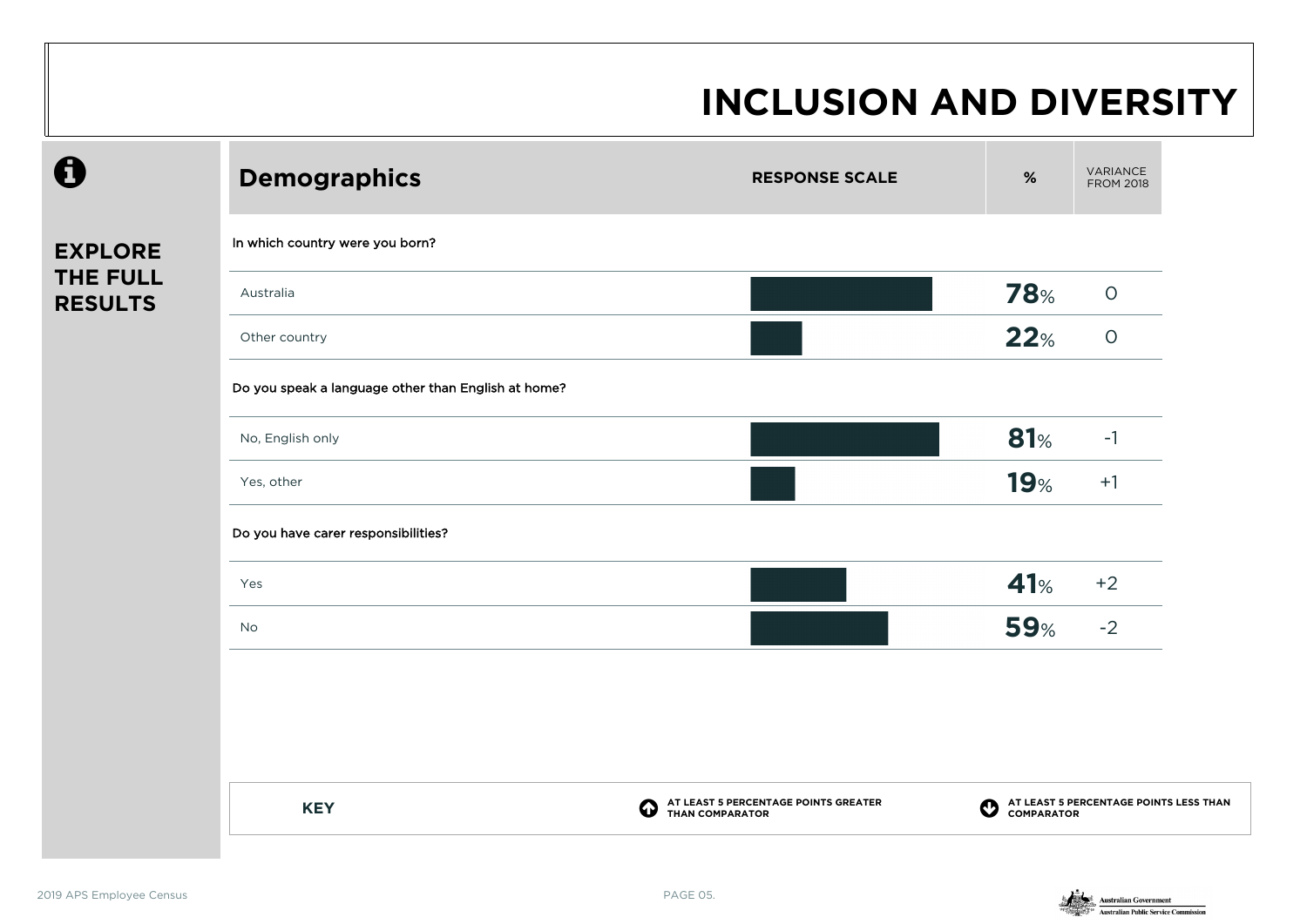| $\mathbf \Theta$           | <b>Demographics</b>                                                         | <b>RESPONSE SCALE</b>                                                            | $\%$                                       | VARIANCE<br><b>FROM 2018</b>           |
|----------------------------|-----------------------------------------------------------------------------|----------------------------------------------------------------------------------|--------------------------------------------|----------------------------------------|
| <b>EXPLORE</b>             | Do you identify as Lesbian, Gay, Bisexual, Trans, and/or Intersex (LGBTI+)? |                                                                                  |                                            |                                        |
| THE FULL<br><b>RESULTS</b> | Yes                                                                         |                                                                                  | 5%                                         | $\bigcirc$                             |
|                            | No                                                                          |                                                                                  | 91%                                        | $-1$                                   |
|                            | Prefer not to say                                                           |                                                                                  | 5%                                         | $\bigcirc$                             |
|                            |                                                                             |                                                                                  |                                            |                                        |
|                            |                                                                             |                                                                                  |                                            |                                        |
|                            |                                                                             |                                                                                  |                                            |                                        |
|                            |                                                                             |                                                                                  |                                            |                                        |
|                            |                                                                             |                                                                                  |                                            |                                        |
|                            |                                                                             |                                                                                  |                                            |                                        |
|                            | <b>KEY</b>                                                                  | AT LEAST 5 PERCENTAGE POINTS GREATER<br>THAN COMPARATOR<br>$\boldsymbol{\Theta}$ | $\boldsymbol{\Theta}$<br><b>COMPARATOR</b> | AT LEAST 5 PERCENTAGE POINTS LESS THAN |

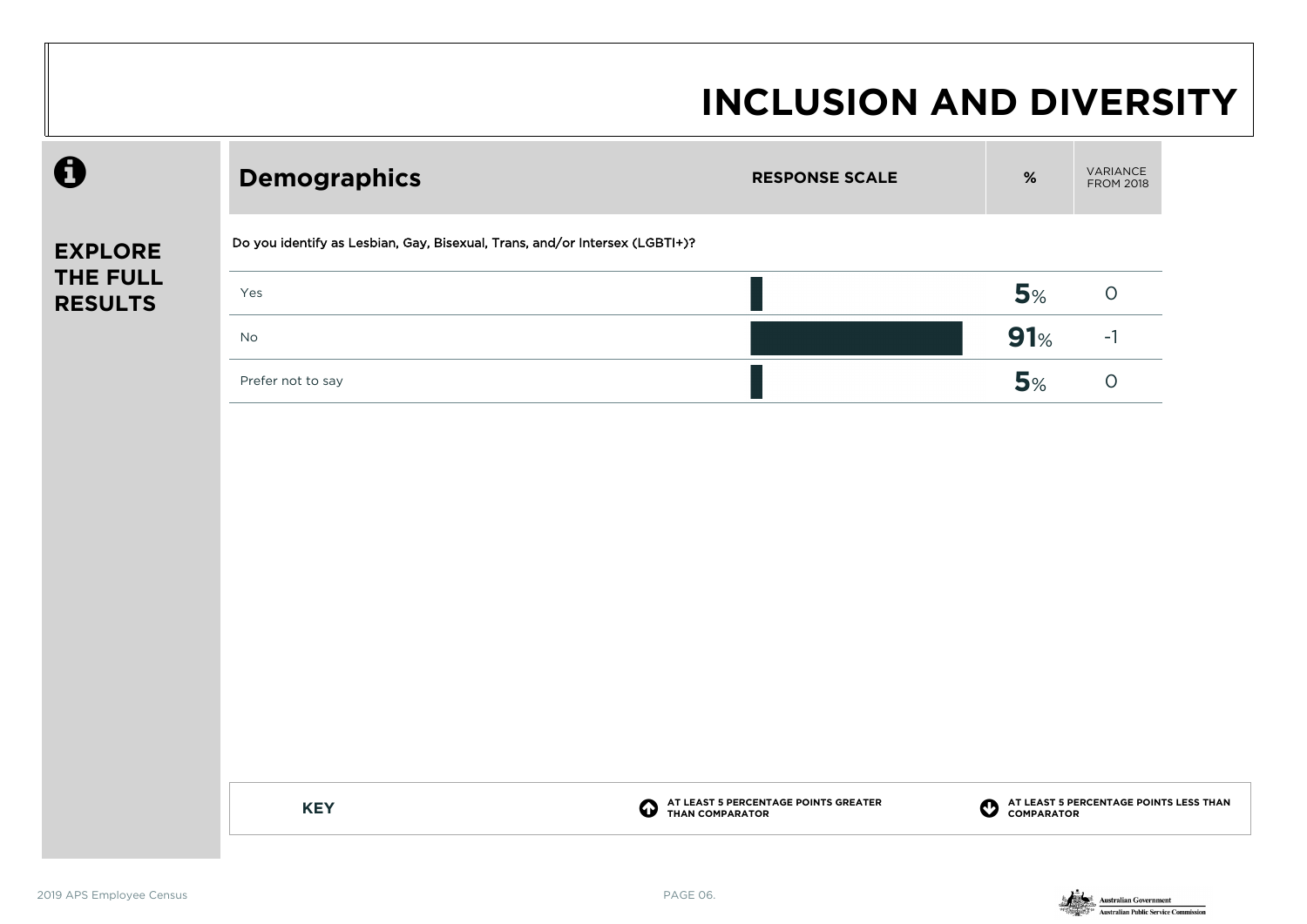|                                                                                                          |             |                                                                                                                                                                         | <b>RESPONSE SCALE</b>     | %<br><b>POSITIVE</b> | VARIANCE<br><b>FROM 2018</b> |
|----------------------------------------------------------------------------------------------------------|-------------|-------------------------------------------------------------------------------------------------------------------------------------------------------------------------|---------------------------|----------------------|------------------------------|
| <b>EXPLORE</b><br><b>THE FULL</b>                                                                        |             | The people in my workgroup behave in an accepting manner towards people from<br>diverse backgrounds                                                                     | 8 <br>88                  | <b>88%</b>           | $\Omega$                     |
| <b>RESULTS</b>                                                                                           |             | My SES manager actively supports people of diverse backgrounds                                                                                                          | 68<br>28                  | <b>68%</b>           | $+3$                         |
| FOR EACH QUESTION<br>SHOWN HERE,<br><b>INFORMATION ABOUT</b><br>THE PROPORTION OF                        | Attitudinal | My agency is committed to creating a diverse workforce (e.g. gender, age, cultural<br>and linguistic background, disability, Indigenous, LGBTI+)                        | 79<br>17                  | 79%                  | $+2$                         |
| <b>COLLEAGUES</b><br>RESPONDING POSITIVELY<br>(STRONGLY AGREE +<br>AGREE), NEUTRALLY                     |             | My supervisor actively supports people from diverse backgrounds                                                                                                         | 86<br>12                  | <b>86%</b>           | $\circ$                      |
| (NEITHER AGREE NOR<br>DISAGREE) OR<br>NEGATIVELY (DISAGREE +<br>STRONGLY DISAGREE) IS<br><b>PROVIDED</b> |             | My agency supports and actively promotes an inclusive workplace culture                                                                                                 | 16<br>78                  | <b>78%</b>           | $+3$                         |
| LOOK AT HOW YOUR<br>POSITIVE SCORE<br>COMPARES TO THE<br><b>AVAILABLE</b><br>COMPARISONS.                |             |                                                                                                                                                                         |                           |                      |                              |
| <b>WHERE ARE YOU</b><br><b>PERFORMING</b><br>WELL?                                                       |             |                                                                                                                                                                         |                           |                      |                              |
| <b>IS THERE</b><br><b>ROOM FOR</b><br><b>IMPROVEMENT?</b>                                                |             |                                                                                                                                                                         |                           |                      |                              |
|                                                                                                          | <b>KEY</b>  | AT LEAST 5 PERCENTAGE POINTS LESS THAN<br>AT LEAST 5 PERCENTAGE POINTS<br>$\bf{Q}$<br>$\boldsymbol{\mathcal{O}}$<br><b>GREATER THAN COMPARATOR</b><br><b>COMPARATOR</b> | Positive Neutral Negative |                      |                              |

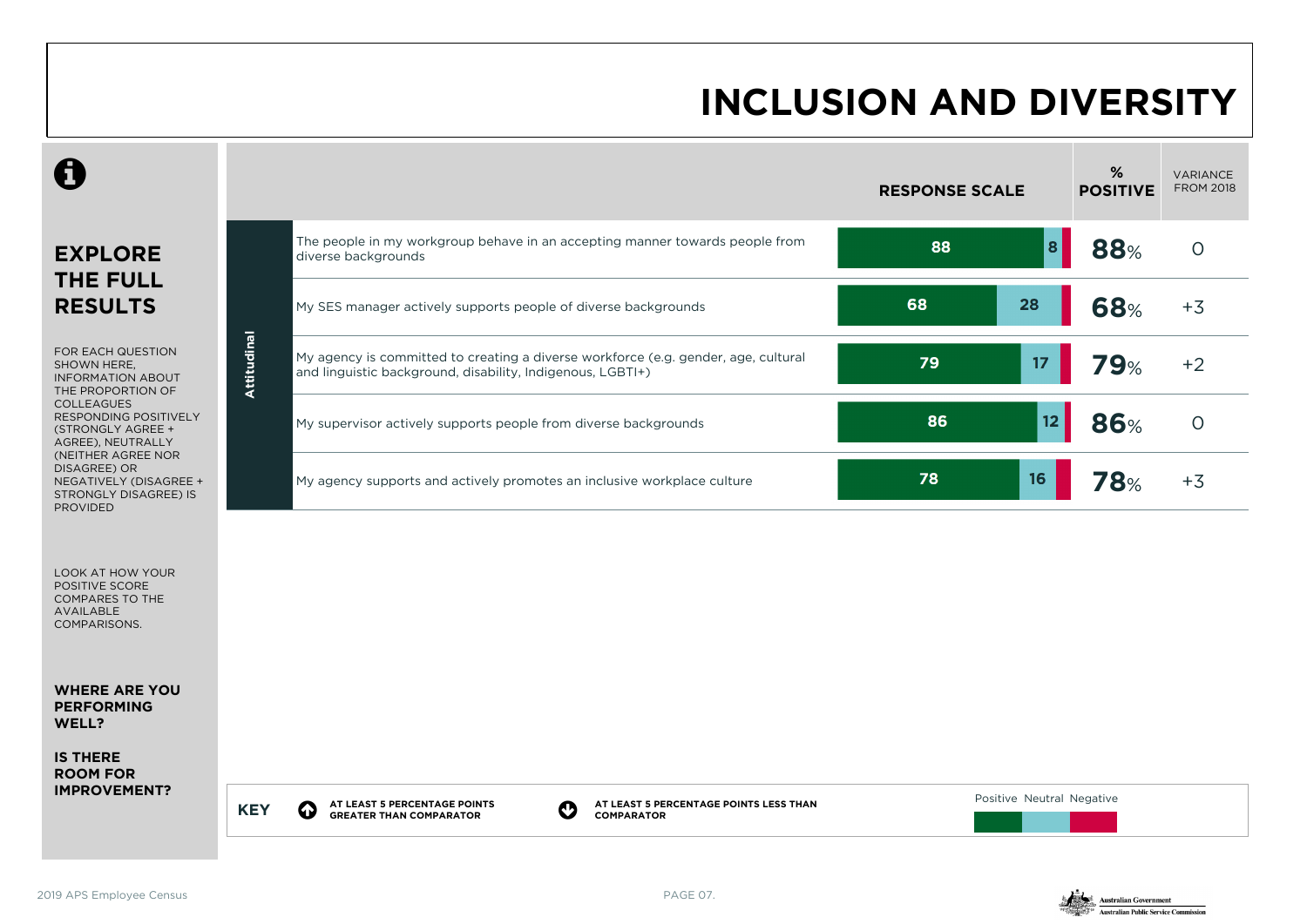### **WELLBEING INDEX**

**WELLBEING** THE WELLBEING SCORE PROVIDES A MEASURE OF WELLBEING FOR EMPLOYEES WITHIN AN ORGANISATION. IT MEASURES BOTH THE PRACTICAL AND CULTURAL ELEMENTS THAT ALLOW FOR A SUSTAINABLE AND HEALTHY WORKING ENVIRONMENT. **HIGH LEVELS OF ENGAGEMENT WILL NOT BE SUSTAINABLE AND**  ÷ **YOUR WELLBEING INDEX SCORE 67% RESPONSE SCALE % POSITIVE** VARIANCE FROM 2018  $+1$ I am satisfied with the policies/practices in place to help me manage my health and **70 <sup>70</sup> 70 <sup>10</sup> 70**% +1 My agency does a good job of communicating what it can offer me in terms of health and wellbeing **62**% +3 My agency does a good job of promoting health and wellbeing **61 61 61 61 61**% +4 I think my agency cares about my health and wellbeing **58**% +3 I believe my immediate supervisor cares about my health and wellbeing **82 82 12 82**% +1

> **KEY O AT LEAST 5 PERCENTAGE POINTS AT LEAST 5 PERCENTAGE POINTS<br>GREATER THAN COMPARATOR COMPARATOR**

**AT LEAST 5 PERCENTAGE POINTS LESS THAN COMPARATOR**

Positive Neutral Negative



**WILL LEAD TO BURN OUT WITHOUT RECIPROCALLY STRONG LEVELS OF** 

**WELLBEING.**

 $\mathbf \theta$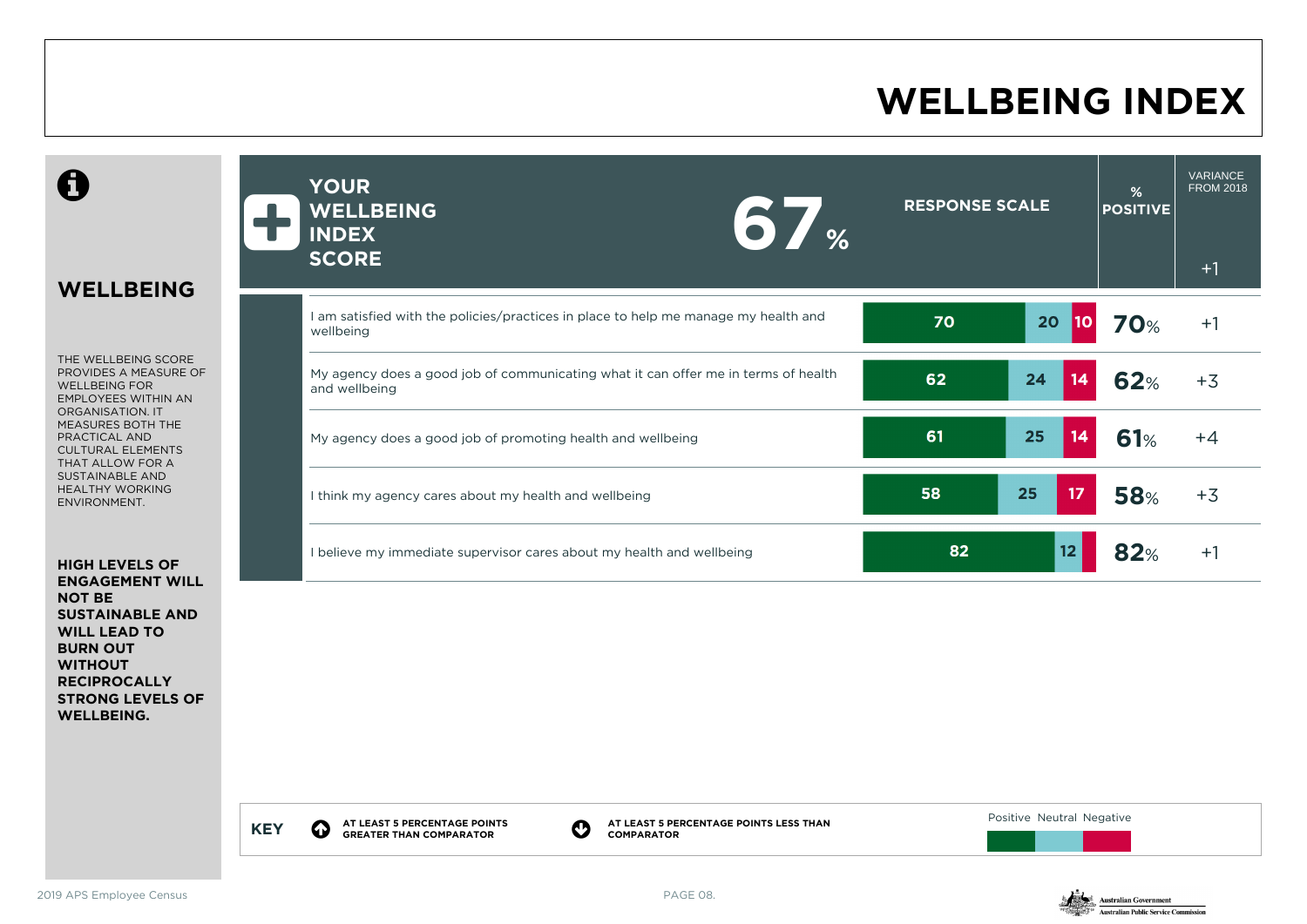### **SENIOR LEADERSHIP**

|                                                                                                                                                                           |                              |                                                                                                             | <b>RESPONSE SCALE</b> |                         | %<br><b>POSITIVE</b> | <b>VARIANCE</b><br><b>FROM 2018</b> |
|---------------------------------------------------------------------------------------------------------------------------------------------------------------------------|------------------------------|-------------------------------------------------------------------------------------------------------------|-----------------------|-------------------------|----------------------|-------------------------------------|
| <b>EXPLORE</b>                                                                                                                                                            |                              | My SES manager is of a high quality                                                                         | 68                    | 24<br> 8                | <b>68%</b>           | $+2$                                |
| <b>THE FULL</b><br><b>RESULTS</b>                                                                                                                                         | manager<br>SES               | My SES manager is sufficiently visible (e.g. can be seen in action)                                         | 65                    | 20<br>15                | <b>65%</b>           | $+2$                                |
| FOR EACH QUESTION<br>SHOWN HERE,<br><b>INFORMATION ABOUT</b><br>THE PROPORTION OF<br><b>COLLEAGUES</b><br>RESPONDING POSITIVELY<br>(STRONGLY AGREE +<br>AGREE), NEUTRALLY |                              | My SES manager communicates effectively                                                                     | 66                    | 22<br>$12 \overline{ }$ | <b>66%</b>           | $+2$                                |
|                                                                                                                                                                           | Senior leadership: Immediate | My SES manager ensures that work effort contributes to the strategic direction of the<br>agency and the APS | 67                    | 26<br><b>8</b>          | <b>67%</b>           | $+2$                                |
| (NEITHER AGREE NOR<br>DISAGREE) OR<br>NEGATIVELY (DISAGREE +<br>STRONGLY DISAGREE) IS<br><b>PROVIDED</b>                                                                  |                              | My SES manager effectively leads and manages change                                                         | 60                    | 28<br>12                | <b>60%</b>           | $+2$                                |
|                                                                                                                                                                           |                              | My SES manager engages with staff on how to respond to future challenges                                    | 62                    | 25<br>13                | 62%                  | $+2$                                |
| <b>LOOK AT HOW YOUR</b><br>POSITIVE SCORE<br>COMPARES TO THE<br><b>AVAILABLE</b><br>COMPARISONS.                                                                          |                              |                                                                                                             |                       |                         |                      |                                     |
| <b>WHERE ARE YOU</b><br><b>PERFORMING</b><br>WELL?                                                                                                                        |                              |                                                                                                             |                       |                         |                      |                                     |
|                                                                                                                                                                           |                              |                                                                                                             |                       |                         |                      |                                     |

**IS THERE ROOM FOR IMPROVEMENT?**

> **KEY Q AT LEAST 5 PERCENTAGE POINTS GREATER THAN COMPARATOR**

**AT LEAST 5 PERCENTAGE POINTS LESS THAN COMPARATOR**

Positive Neutral Negative

2019 APS Employee Census PAGE 09.

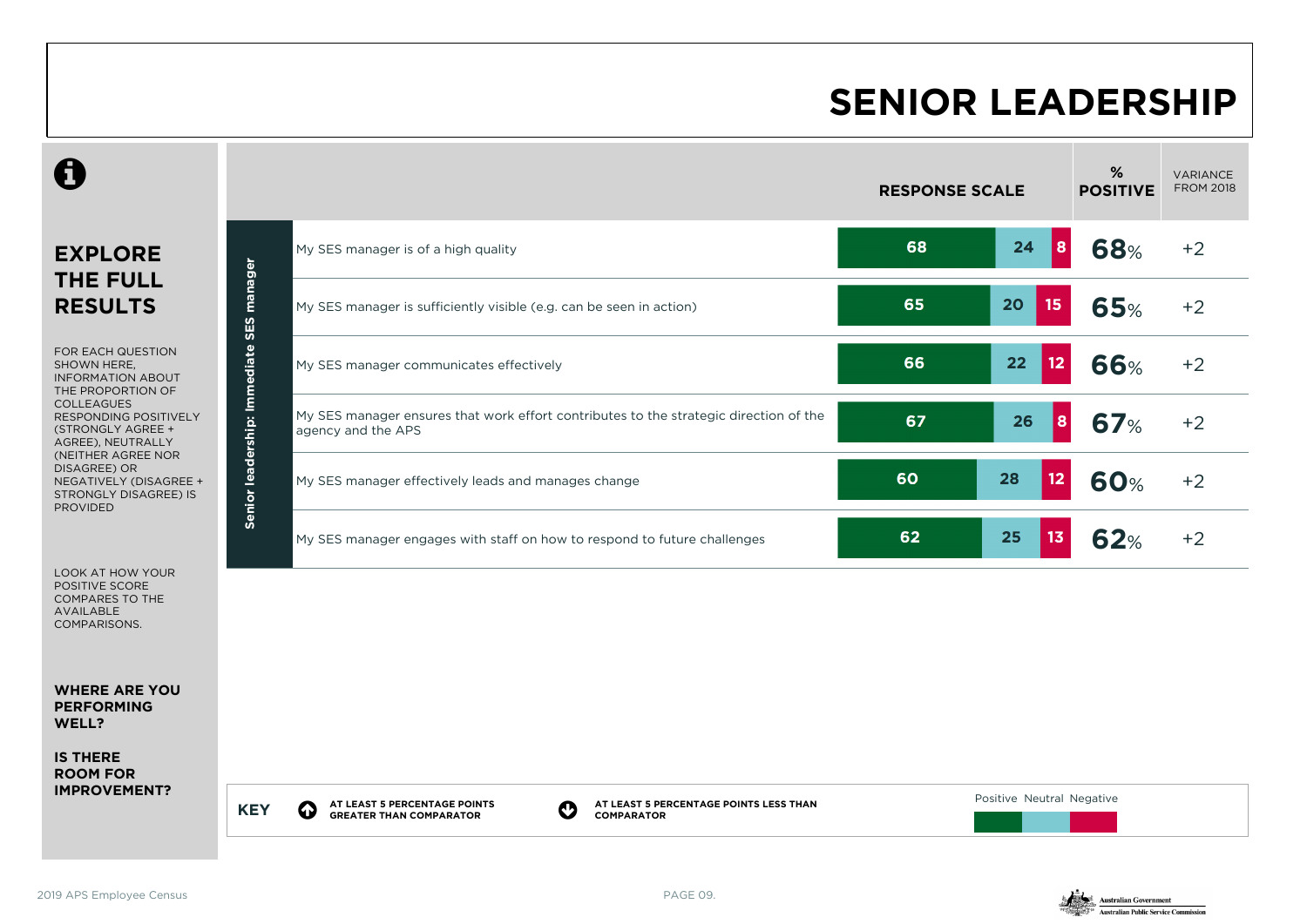#### **SENIOR LEADERSHIP**

|                                                                                                          |                              |                                                                                                                                                                    |    | <b>RESPONSE SCALE</b>     | %<br><b>POSITIVE</b> | <b>VARIANCE</b><br><b>FROM 2018</b> |
|----------------------------------------------------------------------------------------------------------|------------------------------|--------------------------------------------------------------------------------------------------------------------------------------------------------------------|----|---------------------------|----------------------|-------------------------------------|
| <b>EXPLORE</b>                                                                                           |                              | In my agency, the SES are sufficiently visible (e.g. can be seen in action)                                                                                        | 55 | 24<br>21                  | <b>55%</b>           | $+2$                                |
| <b>THE FULL</b><br><b>RESULTS</b>                                                                        | SES                          | In my agency, communication between the SES and other employees is effective                                                                                       | 49 | 22<br>30                  | 49%                  | $+3$                                |
| FOR EACH QUESTION<br>SHOWN HERE,<br><b>INFORMATION ABOUT</b><br>THE PROPORTION OF                        | $\bar{a}$                    | In my agency, the SES actively contribute to the work of our agency                                                                                                | 64 | 26<br><b>10</b>           | 64%                  | $+4$                                |
| <b>COLLEAGUES</b><br><b>RESPONDING POSITIVELY</b><br>(STRONGLY AGREE +<br>AGREE), NEUTRALLY              | Leadership:<br><b>Senior</b> | In my agency, the SES are of a high quality                                                                                                                        | 56 | 13 <sub>1</sub><br>31     | <b>56%</b>           | $+4$                                |
| (NEITHER AGREE NOR<br>DISAGREE) OR<br>NEGATIVELY (DISAGREE +<br>STRONGLY DISAGREE) IS<br><b>PROVIDED</b> |                              | In my agency, the SES work as a team                                                                                                                               | 46 | 16<br>38                  | <b>46%</b>           | $+3$                                |
|                                                                                                          |                              | In my agency, the SES clearly articulate the direction and priorities for our agency                                                                               | 57 | 29<br>14                  | 57 <sub>%</sub>      | $+2$                                |
| <b>LOOK AT HOW YOUR</b><br>POSITIVE SCORE<br><b>COMPARES TO THE</b><br><b>AVAILABLE</b><br>COMPARISONS.  |                              |                                                                                                                                                                    |    |                           |                      |                                     |
| <b>WHERE ARE YOU</b><br><b>PERFORMING</b><br>WELL?                                                       |                              |                                                                                                                                                                    |    |                           |                      |                                     |
| <b>IS THERE</b><br><b>ROOM FOR</b><br><b>IMPROVEMENT?</b>                                                |                              |                                                                                                                                                                    |    |                           |                      |                                     |
|                                                                                                          | <b>KEY</b>                   | AT LEAST 5 PERCENTAGE POINTS<br>AT LEAST 5 PERCENTAGE POINTS LESS THAN<br>$\boldsymbol{\Omega}$<br>$\bf{Q}$<br><b>GREATER THAN COMPARATOR</b><br><b>COMPARATOR</b> |    | Positive Neutral Negative |                      |                                     |

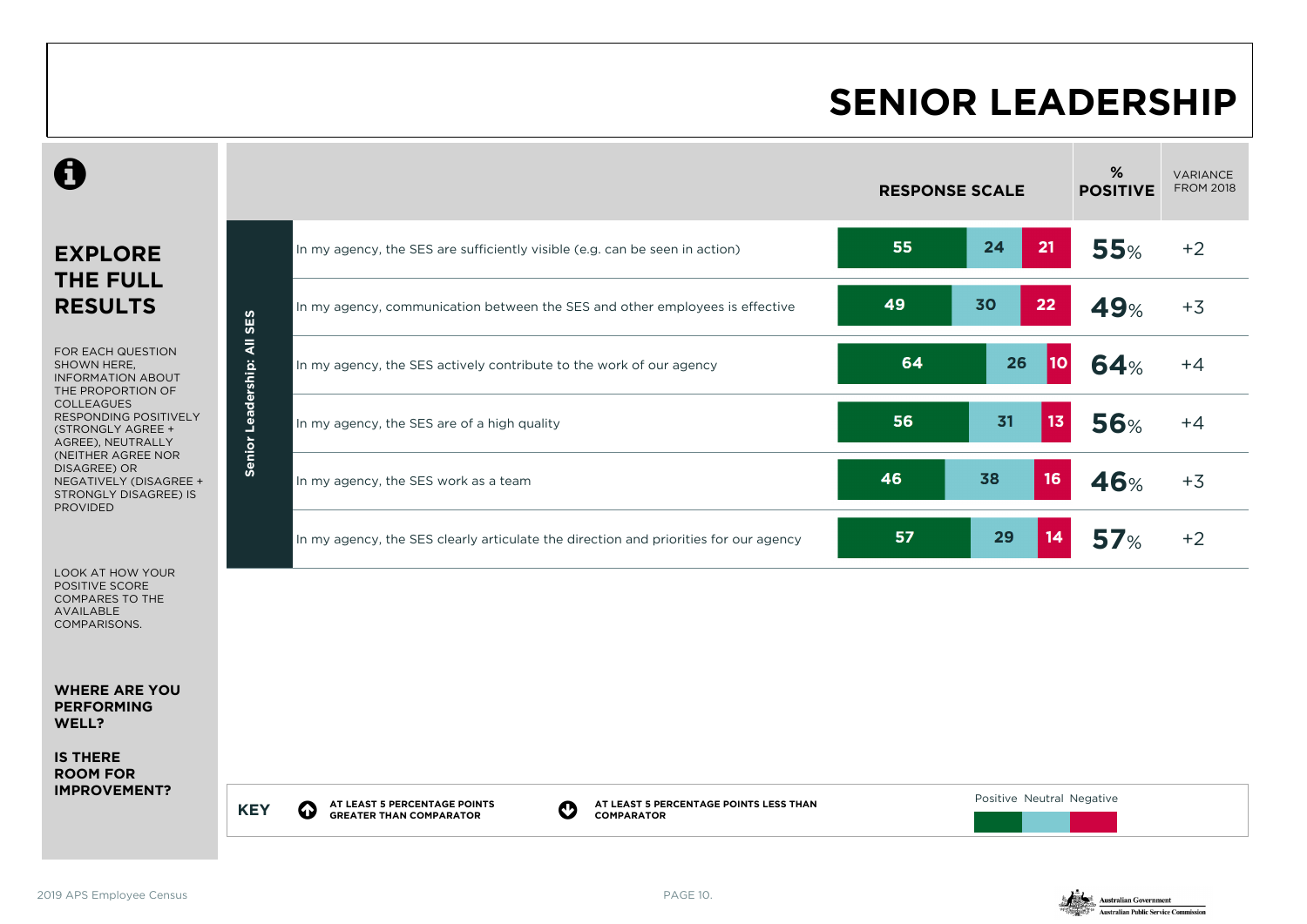#### **IMMEDIATE SUPERVISOR**





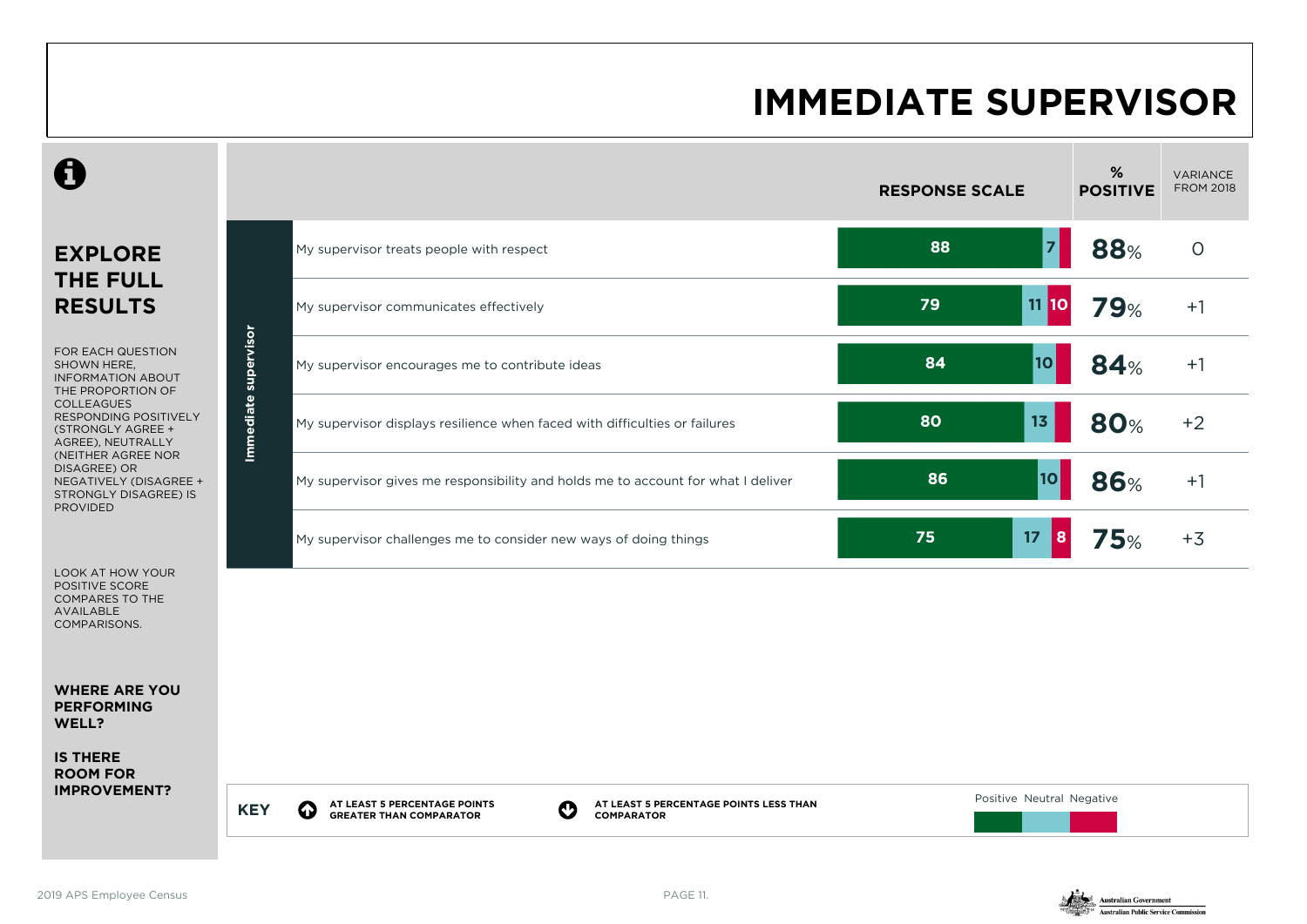#### **IMMEDIATE SUPERVISOR**

| 0                          | <b>Immediate supervisor</b>                                | <b>RESPONSE SCALE</b> | $\%$       | <b>VARIA</b><br>FROM |
|----------------------------|------------------------------------------------------------|-----------------------|------------|----------------------|
| <b>EXPLORE</b>             | Where is your immediate supervisor's normal work location? |                       |            |                      |
| THE FULL<br><b>RESULTS</b> | In the same office as me                                   |                       | <b>80%</b> | $-1$                 |
|                            | In the same office as me but on a different floor          |                       | 3%         | $\circ$              |
|                            | In a different office, but in the same town/city           |                       | 3%         | $\circ$              |
|                            | In a different town/city or state                          |                       | 14%        | $+1$                 |
|                            | In a different country                                     |                       | $O\%$      | $\circ$              |
|                            |                                                            |                       |            |                      |
|                            |                                                            |                       |            |                      |
|                            |                                                            |                       |            |                      |
|                            |                                                            |                       |            |                      |
|                            |                                                            |                       |            |                      |
|                            |                                                            |                       |            |                      |

**KEY C** 

**AT LEAST 5 PERCENTAGE POINTS GREATER THAN COMPARATOR**

**AT LEAST 5 PERCENTAGE POINTS LESS THAN COMPARATOR**

VARIANCE FROM 2018

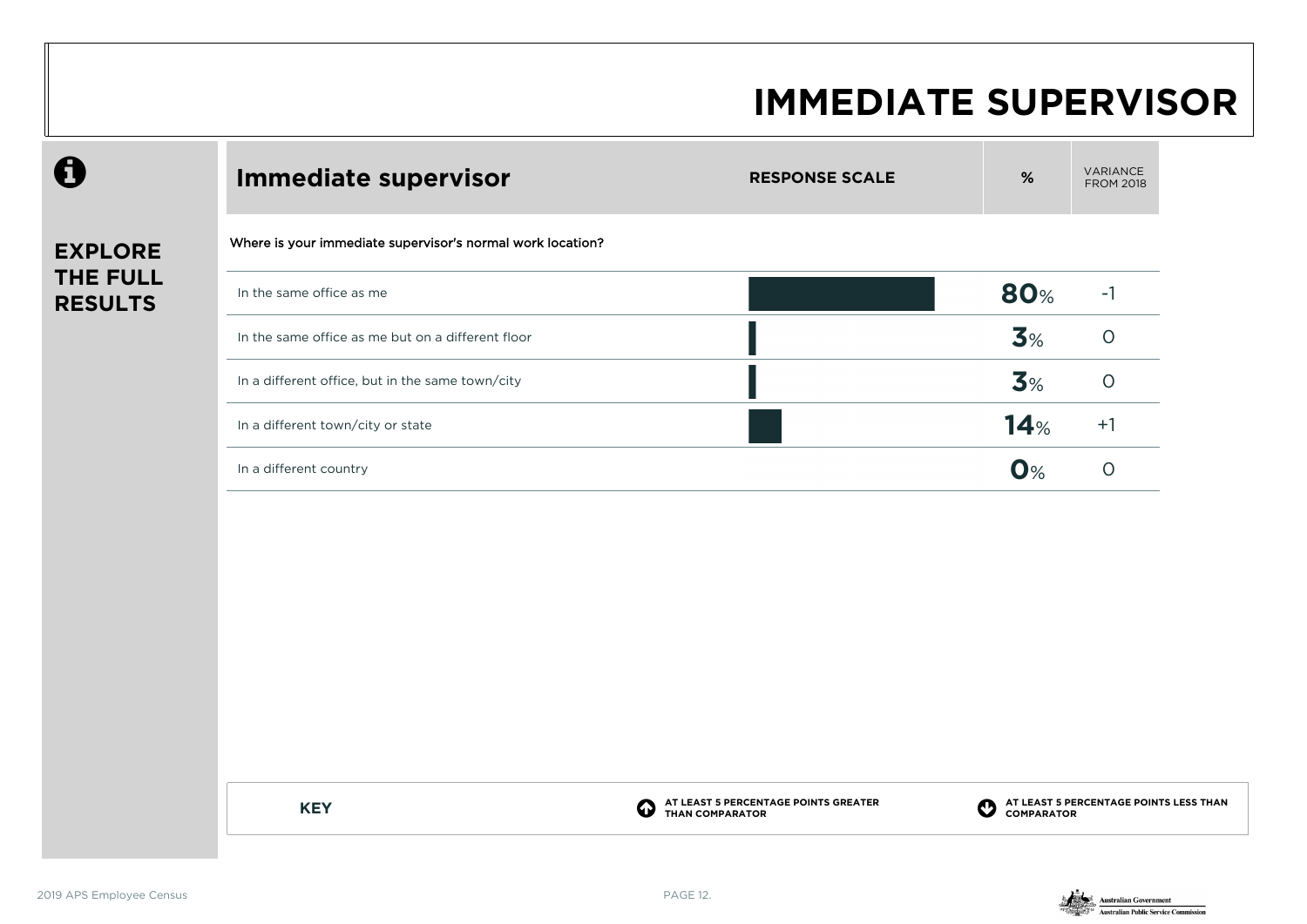| C                                                                                                                                                                                                       |            |                                                                                                                                                                      |    | <b>RESPONSE SCALE</b> |                           | %<br><b>POSITIVE</b> | <b>VARIANCE</b><br><b>FROM 2018</b> |
|---------------------------------------------------------------------------------------------------------------------------------------------------------------------------------------------------------|------------|----------------------------------------------------------------------------------------------------------------------------------------------------------------------|----|-----------------------|---------------------------|----------------------|-------------------------------------|
| <b>EXPLORE</b>                                                                                                                                                                                          |            | I receive the respect I deserve from my colleagues at work                                                                                                           |    | 76                    | 19                        | 76%                  | $\circ$                             |
| <b>THE FULL</b><br><b>RESULTS</b>                                                                                                                                                                       |            | Relationships at work are strained<br>[negatively worded question - "Always" or "Often" responses are negative, while "Rarely" or<br>"Never" responses are positive] | 54 | 34                    | 12                        | 54%                  | $+1$                                |
| FOR EACH QUESTION<br>SHOWN HERE,<br><b>INFORMATION ABOUT</b><br>THE PROPORTION OF                                                                                                                       |            | My agency actively encourages ethical behaviour by all of its employees                                                                                              |    | 80                    | 13 <sub>1</sub>           | <b>80%</b>           | $+1$                                |
| <b>COLLEAGUES</b><br>RESPONDING POSITIVELY<br>(STRONGLY AGREE +<br>AGREE), NEUTRALLY<br>(NEITHER AGREE NOR<br>DISAGREE) OR<br>NEGATIVELY (DISAGREE +<br><b>STRONGLY DISAGREE) IS</b><br><b>PROVIDED</b> | Culture    | I have unrealistic time pressures<br>[negatively worded question - "Always" or "Often" responses are negative, while "Rarely" or<br>"Never" responses are positive]  | 31 | 43                    | 26                        | 31%                  | $+1$                                |
|                                                                                                                                                                                                         |            | Staff are consulted about change at work                                                                                                                             | 48 | 33                    | 18                        | 48%                  | $+2$                                |
|                                                                                                                                                                                                         |            | I am happy to go the 'extra mile' at work when required                                                                                                              |    | 91                    |                           | 91%                  | $\circ$                             |
| LOOK AT HOW YOUR<br><b>POSITIVE SCORE</b><br><b>COMPARES TO THE</b><br>AVAILABLE<br>COMPARISONS.                                                                                                        |            | Internal communication within my agency is effective                                                                                                                 | 48 | 26                    | 26                        | 48%                  | $+3$                                |
|                                                                                                                                                                                                         |            | In general, employees in my agency feel they are valued for their contribution                                                                                       | 47 | 29                    | 24                        | 47%                  | $+4$                                |
| <b>WHERE ARE YOU</b><br><b>PERFORMING</b><br>WELL?                                                                                                                                                      |            | My agency really inspires me to do my best work every day                                                                                                            | 53 | 31                    | 16                        | 53%                  | $+3$                                |
| <b>IS THERE</b><br><b>ROOM FOR</b>                                                                                                                                                                      |            |                                                                                                                                                                      |    |                       |                           |                      |                                     |
| <b>IMPROVEMENT?</b>                                                                                                                                                                                     | <b>KEY</b> | AT LEAST 5 PERCENTAGE POINTS<br>AT LEAST 5 PERCENTAGE POINTS LESS THAN<br>$\boldsymbol{\Omega}$<br>$\bf{Q}$<br><b>GREATER THAN COMPARATOR</b><br><b>COMPARATOR</b>   |    |                       | Positive Neutral Negative |                      |                                     |

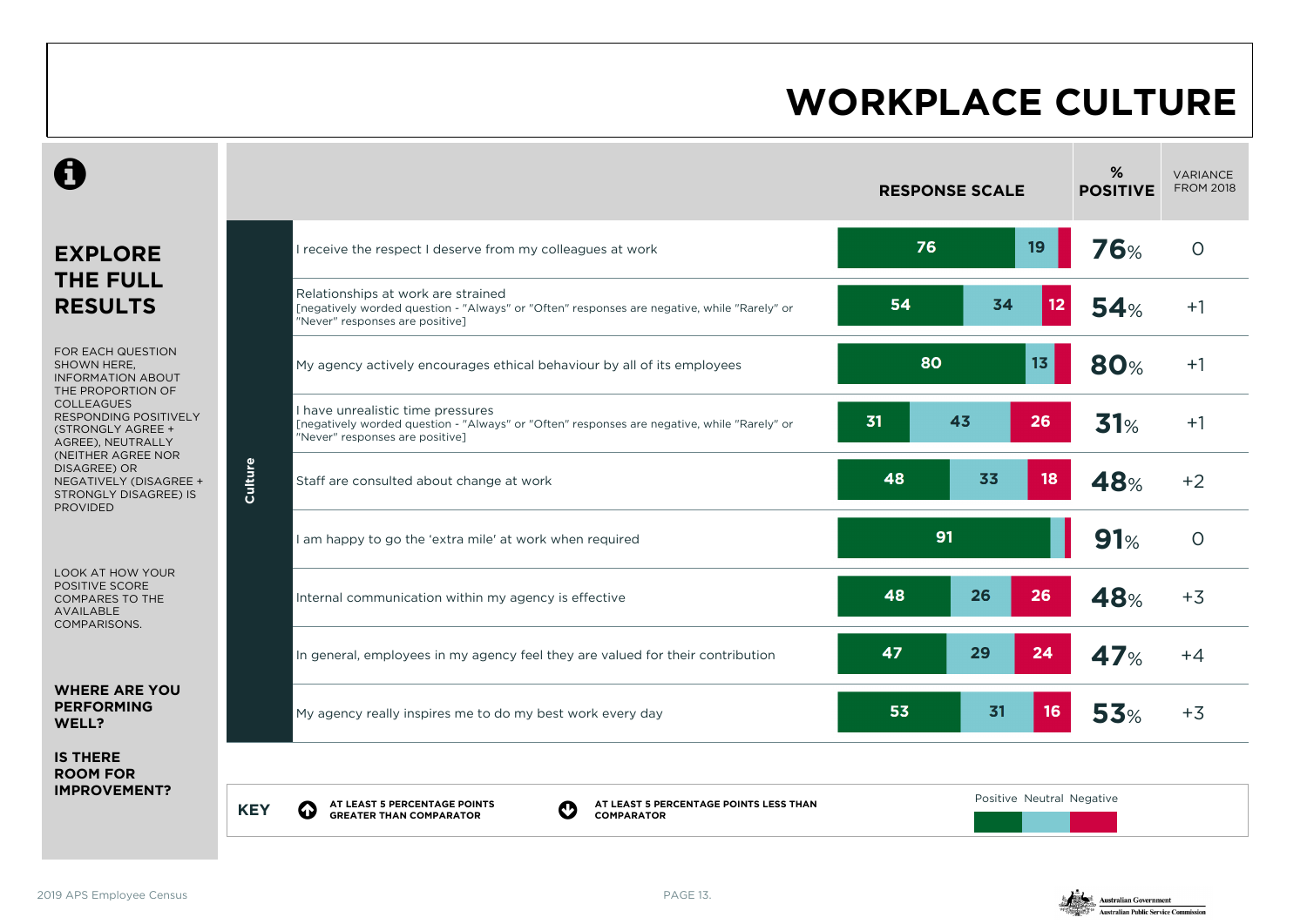| <b>EXPLORE</b>  |  |
|-----------------|--|
| <b>THE FULL</b> |  |
|                 |  |
| <b>RESULTS</b>  |  |

 $\boldsymbol{\theta}$ 

| <b>APS Values</b>                                                                                          | <b>RESPONSE SCALE</b> | $\%$ | <b>VARIANCE</b><br><b>FROM 2018</b> |
|------------------------------------------------------------------------------------------------------------|-----------------------|------|-------------------------------------|
| Do colleagues in your immediate workgroup act in accordance with the APS<br>Values in their everyday work? |                       |      |                                     |
| Always                                                                                                     |                       | 51%  | $+3$                                |
| Often                                                                                                      |                       | 40%  | $-2$                                |
| Sometimes                                                                                                  |                       | 7%   | $-1$                                |
| Rarely                                                                                                     |                       | 1%   | $\circ$                             |
| Never                                                                                                      |                       | O%   | $\circ$                             |
| Not sure                                                                                                   |                       | 1%   | $\circ$                             |
|                                                                                                            |                       |      |                                     |
|                                                                                                            |                       |      |                                     |
|                                                                                                            |                       |      |                                     |

**KEY C** 

**AT LEAST 5 PERCENTAGE POINTS GREATER THAN COMPARATOR**

**AT LEAST 5 PERCENTAGE POINTS LESS THAN COMPARATOR**

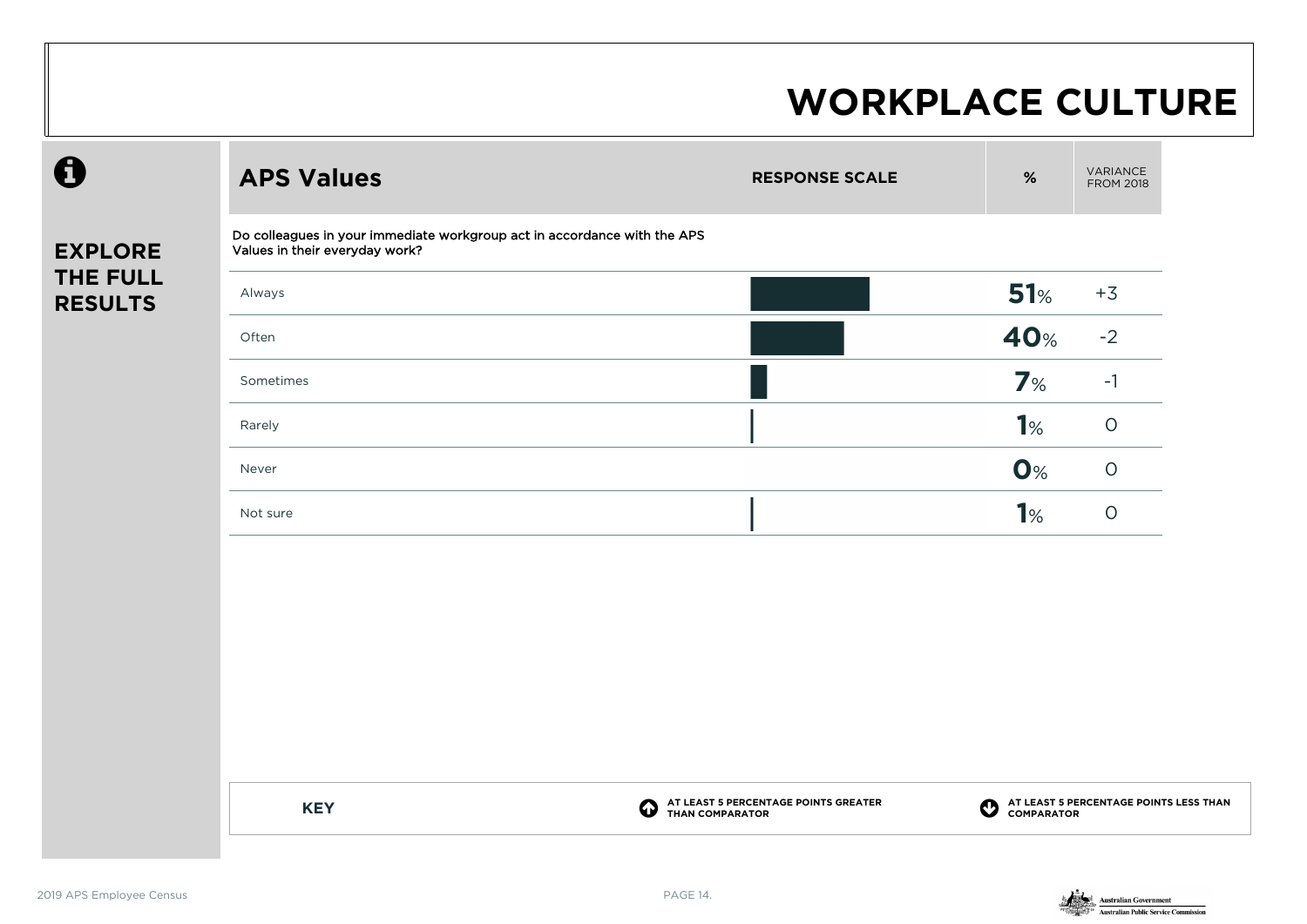| $\mathbf \Theta$           | <b>APS Values</b>                                                                          | <b>RESPONSE SCALE</b>                                   | $\%$                  | VARIANCE<br><b>FROM 2018</b>                         |
|----------------------------|--------------------------------------------------------------------------------------------|---------------------------------------------------------|-----------------------|------------------------------------------------------|
| <b>EXPLORE</b>             | Does your supervisor act in accordance with the APS Values in his or her<br>everyday work? |                                                         |                       |                                                      |
| THE FULL<br><b>RESULTS</b> | Always                                                                                     |                                                         | 62%                   | $+3$                                                 |
|                            | Often                                                                                      |                                                         | 29%                   | $-2$                                                 |
|                            | Sometimes                                                                                  |                                                         | 6%                    | $\circ$                                              |
|                            | Rarely                                                                                     |                                                         | 1%                    | $\circ$                                              |
|                            | Never                                                                                      |                                                         | O%                    | $\circ$                                              |
|                            | Not sure                                                                                   |                                                         | 2%                    | $\circ$                                              |
|                            |                                                                                            |                                                         |                       |                                                      |
|                            |                                                                                            |                                                         |                       |                                                      |
|                            |                                                                                            |                                                         |                       |                                                      |
|                            |                                                                                            |                                                         |                       |                                                      |
|                            |                                                                                            |                                                         |                       |                                                      |
|                            |                                                                                            |                                                         |                       |                                                      |
|                            | $\boldsymbol{\Omega}$<br><b>KEY</b>                                                        | AT LEAST 5 PERCENTAGE POINTS GREATER<br>THAN COMPARATOR | $\boldsymbol{\Omega}$ | AT LEAST 5 PERCENTAGE POINTS LESS THAN<br>COMPARATOR |

 $\boldsymbol{\theta}$ 

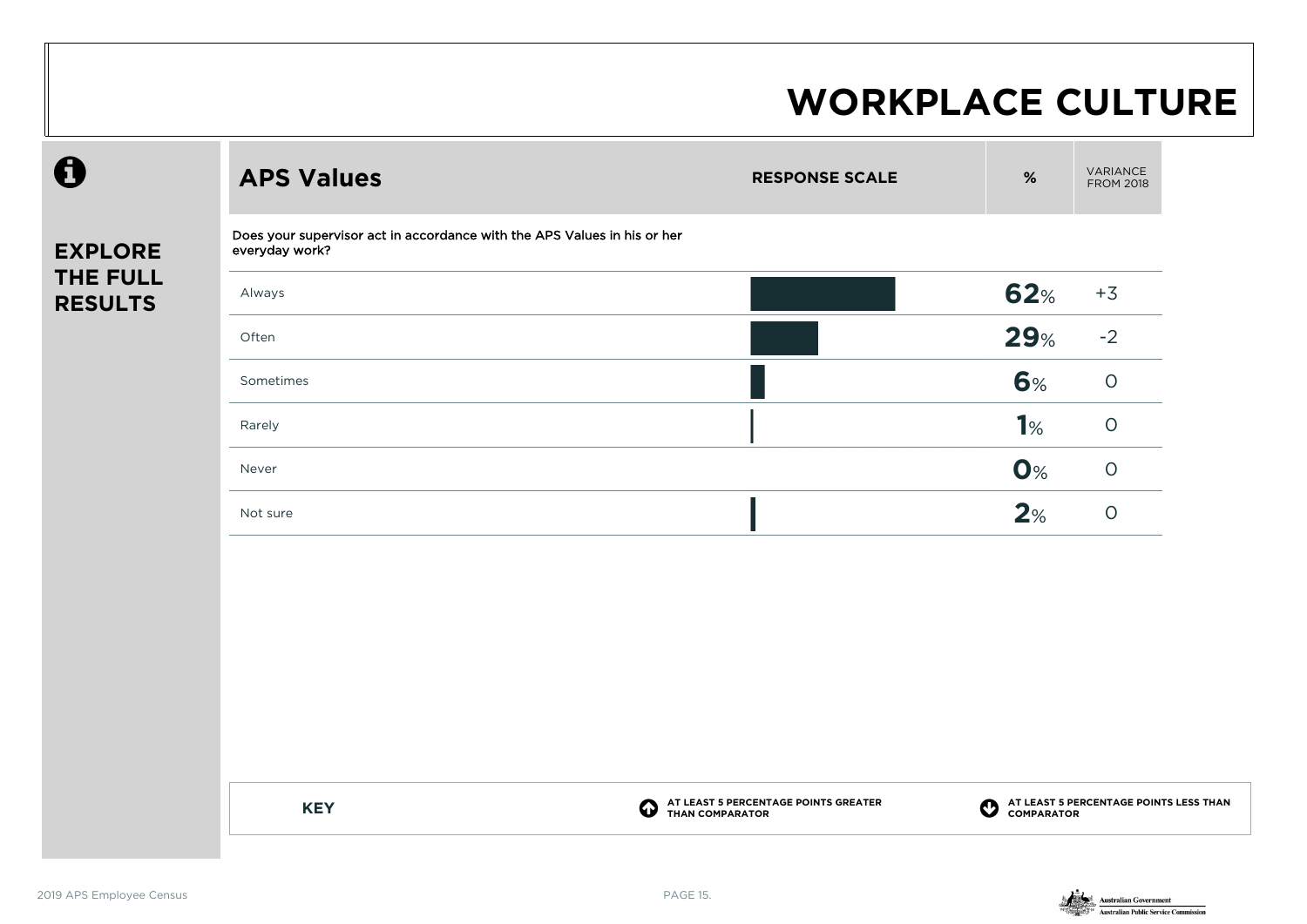| $\mathbf \Theta$           | <b>APS Values</b>                                                                         | <b>RESPONSE SCALE</b> | $\%$            | VARIANCE<br><b>FROM 2018</b> |
|----------------------------|-------------------------------------------------------------------------------------------|-----------------------|-----------------|------------------------------|
| <b>EXPLORE</b>             | Do senior leaders (i.e. the SES) in your agency act in accordance with the APS<br>Values? |                       |                 |                              |
| THE FULL<br><b>RESULTS</b> | Always                                                                                    |                       | 44%             | $+5o$                        |
|                            | Often                                                                                     |                       | 31%             | $-1$                         |
|                            | Sometimes                                                                                 |                       | 9%              | $-1$                         |
|                            | Rarely                                                                                    |                       | 2%              | $-1$                         |
|                            | Never                                                                                     |                       | 1%              | $\bigcirc$                   |
|                            | Not sure                                                                                  |                       | 13 <sub>%</sub> | $-1$                         |
|                            |                                                                                           |                       |                 |                              |
|                            |                                                                                           |                       |                 |                              |
|                            |                                                                                           |                       |                 |                              |
|                            |                                                                                           |                       |                 |                              |

**KEY C** 

**AT LEAST 5 PERCENTAGE POINTS GREATER THAN COMPARATOR**

**AT LEAST 5 PERCENTAGE POINTS LESS THAN COMPARATOR**

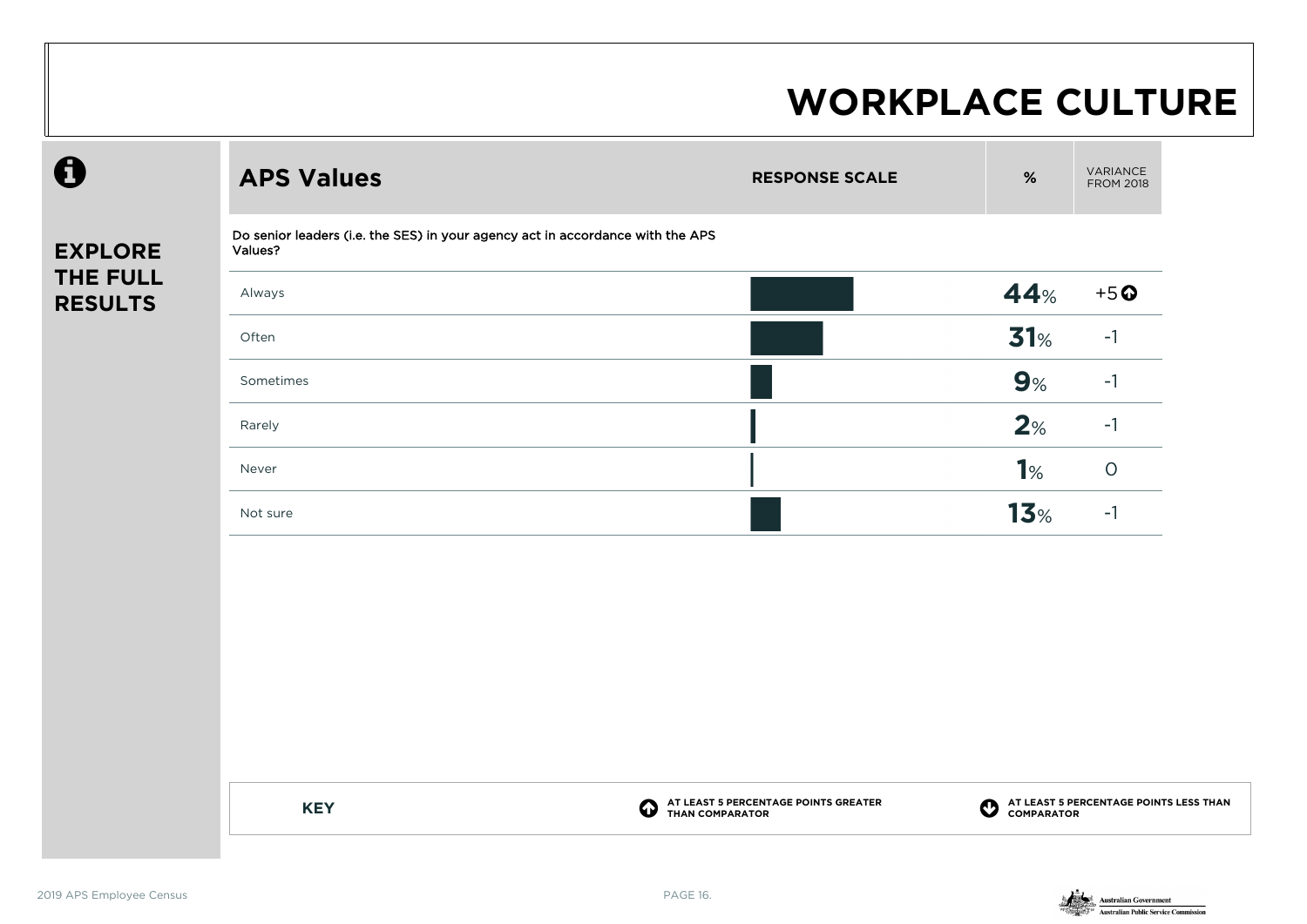| $\mathbf \Theta$           | <b>APS Values</b>                                                       | <b>RESPONSE SCALE</b>                                                            | VARIANCE<br>$\%$<br><b>FROM 2018</b>                          |
|----------------------------|-------------------------------------------------------------------------|----------------------------------------------------------------------------------|---------------------------------------------------------------|
| <b>EXPLORE</b>             | Do senior leaders (i.e. the SES) in your agency promote the APS Values? |                                                                                  |                                                               |
| THE FULL<br><b>RESULTS</b> | Always                                                                  |                                                                                  | 42%<br>$\overline{\phantom{a}}$                               |
|                            | Often                                                                   |                                                                                  | 31%                                                           |
|                            | Sometimes                                                               |                                                                                  | 13 <sub>%</sub>                                               |
|                            | Rarely                                                                  |                                                                                  | 4%                                                            |
|                            | Never                                                                   |                                                                                  | 1%                                                            |
|                            | Not sure                                                                |                                                                                  | <b>10%</b><br>$\blacksquare$                                  |
|                            |                                                                         |                                                                                  |                                                               |
|                            |                                                                         |                                                                                  |                                                               |
|                            |                                                                         |                                                                                  |                                                               |
|                            |                                                                         |                                                                                  |                                                               |
|                            |                                                                         |                                                                                  |                                                               |
|                            |                                                                         |                                                                                  |                                                               |
|                            | <b>KEY</b>                                                              | AT LEAST 5 PERCENTAGE POINTS GREATER<br>THAN COMPARATOR<br>$\boldsymbol{\Theta}$ | <b>O</b> AT LEAST 5 PERCENTAGE POINTS LESS THAN<br>COMPARATOR |

 $\boldsymbol{\theta}$ 

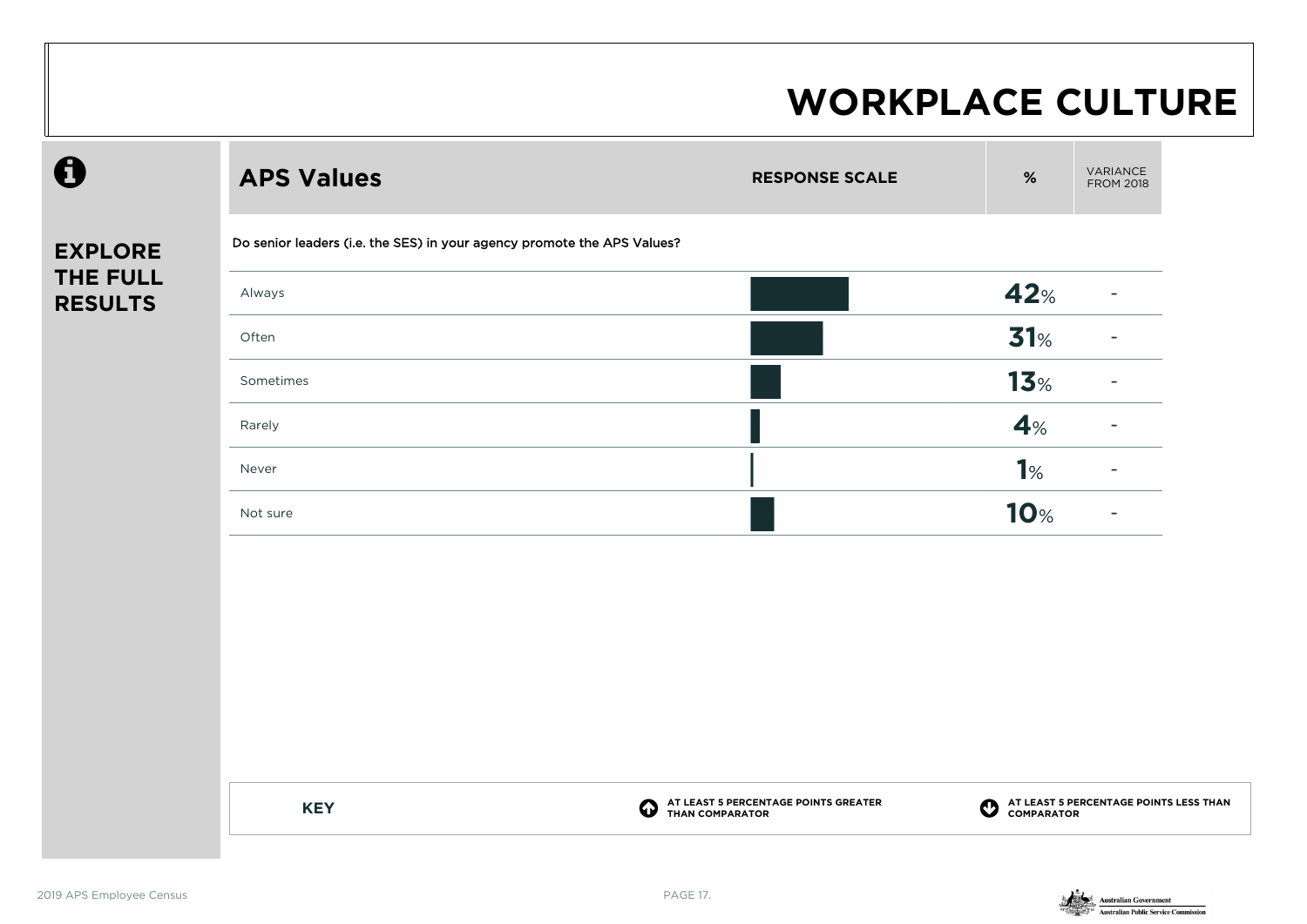| During the last 12 months and in the course of your employment, have you<br>experienced discrimination on the basis of your background or a personal<br><b>EXPLORE</b><br>characteristic?<br><b>THE FULL</b><br>12%<br>Yes<br><b>RESULTS</b><br>88%<br><b>No</b><br>Did this discrimination occur in your current agency?<br><b>EMPLOYEES WHO HAD</b><br><b>PERCEIVED</b><br>DISCRIMINATION IN THE<br>94%<br>Yes<br>LAST 12 MONTHS IN THE<br><b>COURSE OF THEIR</b><br><b>EMPLOYMENT WERE</b><br>6%<br>ASKED WHAT THE BASIS<br><b>No</b><br>WAS FOR THE<br>DISCRIMINATION.<br><b>EMPLOYEES COULD</b><br>Basis for the discrimination that you experienced (3 highest responses):<br>SELECT ONE OR MORE<br>RESPONSES FROM A LIST<br>OF ITEMS.<br>32%<br>Gender<br>ONLY THE THREE TYPES<br>OF DISCRIMINATION WITH<br>THE HIGHEST<br>27%<br>PROPORTION OF<br>Age<br>RESPONSES ARE<br>PRESENTED HERE. THESE<br>MAY VARY BETWEEN<br>24%<br>Caring responsibilities<br>AGENCIES, WORK UNITS<br>AND WITH RESULTS FOR<br>THE APS OVERALL. | <b>VARIANCE</b><br><b>FROM 2018</b>    |
|-----------------------------------------------------------------------------------------------------------------------------------------------------------------------------------------------------------------------------------------------------------------------------------------------------------------------------------------------------------------------------------------------------------------------------------------------------------------------------------------------------------------------------------------------------------------------------------------------------------------------------------------------------------------------------------------------------------------------------------------------------------------------------------------------------------------------------------------------------------------------------------------------------------------------------------------------------------------------------------------------------------------------------------|----------------------------------------|
|                                                                                                                                                                                                                                                                                                                                                                                                                                                                                                                                                                                                                                                                                                                                                                                                                                                                                                                                                                                                                                   |                                        |
|                                                                                                                                                                                                                                                                                                                                                                                                                                                                                                                                                                                                                                                                                                                                                                                                                                                                                                                                                                                                                                   | $\circ$                                |
|                                                                                                                                                                                                                                                                                                                                                                                                                                                                                                                                                                                                                                                                                                                                                                                                                                                                                                                                                                                                                                   | $\circ$                                |
|                                                                                                                                                                                                                                                                                                                                                                                                                                                                                                                                                                                                                                                                                                                                                                                                                                                                                                                                                                                                                                   |                                        |
|                                                                                                                                                                                                                                                                                                                                                                                                                                                                                                                                                                                                                                                                                                                                                                                                                                                                                                                                                                                                                                   | $+1$                                   |
|                                                                                                                                                                                                                                                                                                                                                                                                                                                                                                                                                                                                                                                                                                                                                                                                                                                                                                                                                                                                                                   | $-1$                                   |
|                                                                                                                                                                                                                                                                                                                                                                                                                                                                                                                                                                                                                                                                                                                                                                                                                                                                                                                                                                                                                                   |                                        |
|                                                                                                                                                                                                                                                                                                                                                                                                                                                                                                                                                                                                                                                                                                                                                                                                                                                                                                                                                                                                                                   |                                        |
|                                                                                                                                                                                                                                                                                                                                                                                                                                                                                                                                                                                                                                                                                                                                                                                                                                                                                                                                                                                                                                   |                                        |
|                                                                                                                                                                                                                                                                                                                                                                                                                                                                                                                                                                                                                                                                                                                                                                                                                                                                                                                                                                                                                                   |                                        |
|                                                                                                                                                                                                                                                                                                                                                                                                                                                                                                                                                                                                                                                                                                                                                                                                                                                                                                                                                                                                                                   |                                        |
|                                                                                                                                                                                                                                                                                                                                                                                                                                                                                                                                                                                                                                                                                                                                                                                                                                                                                                                                                                                                                                   |                                        |
| AT LEAST 5 PERCENTAGE POINTS GREATER<br><b>KEY</b><br>4<br><b>COMPARATOR</b><br><b>THAN COMPARATOR</b>                                                                                                                                                                                                                                                                                                                                                                                                                                                                                                                                                                                                                                                                                                                                                                                                                                                                                                                            | AT LEAST 5 PERCENTAGE POINTS LESS THAN |

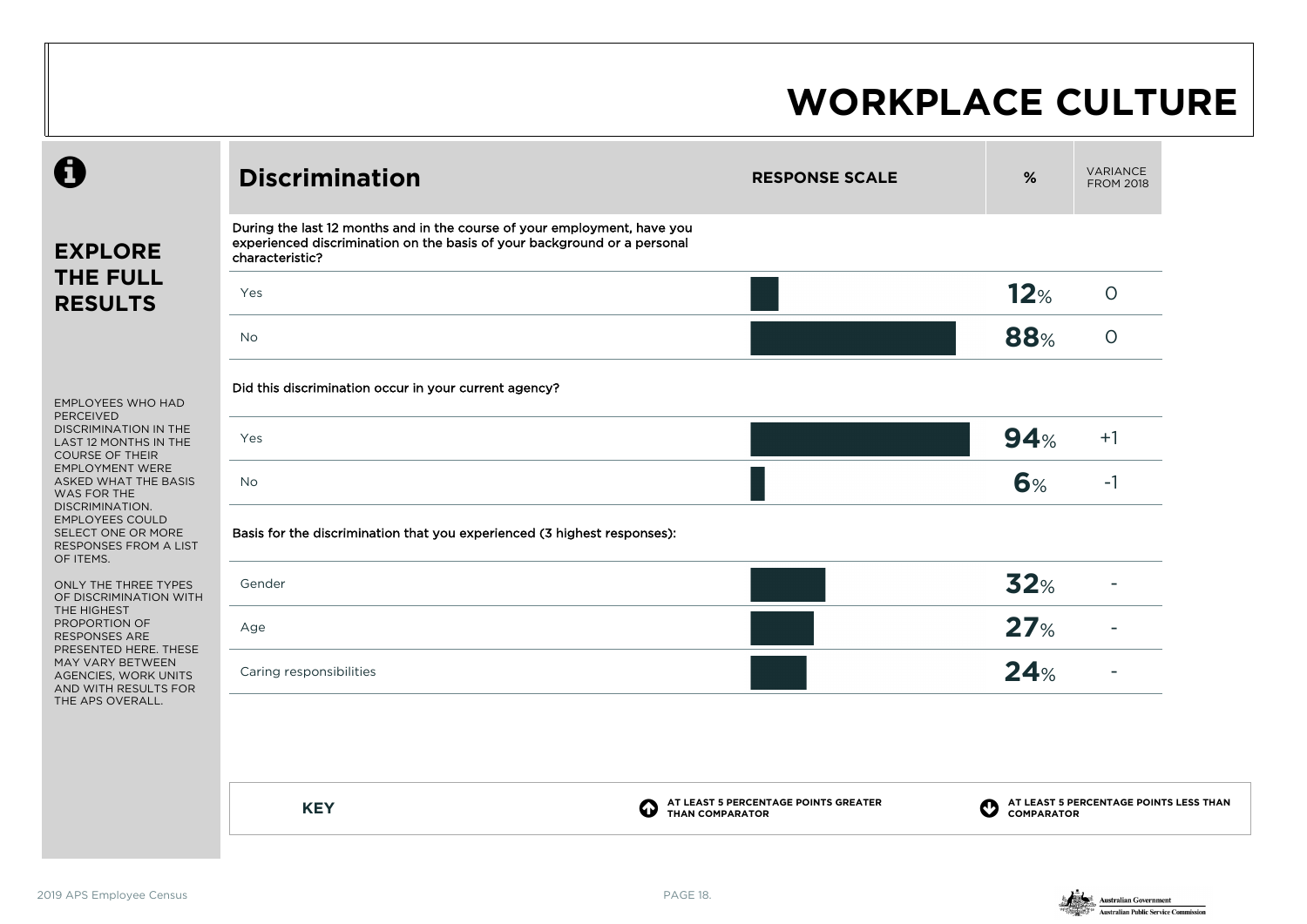|                                                                                                                                                                | <b>Bullying and harassment</b>                                                                                                                       | <b>RESPONSE SCALE</b>                | %                      | <b>VARIANCE</b><br><b>FROM 2018</b>    |
|----------------------------------------------------------------------------------------------------------------------------------------------------------------|------------------------------------------------------------------------------------------------------------------------------------------------------|--------------------------------------|------------------------|----------------------------------------|
| <b>EXPLORE</b>                                                                                                                                                 | During the last 12 months, have you been subjected to harassment or bullying in<br>your current workplace?                                           |                                      |                        |                                        |
| <b>THE FULL</b><br><b>RESULTS</b>                                                                                                                              | Yes                                                                                                                                                  |                                      | 13 <sub>%</sub>        | $-1$                                   |
|                                                                                                                                                                | <b>No</b>                                                                                                                                            |                                      | <b>80%</b>             | $\circ$                                |
|                                                                                                                                                                | Not Sure                                                                                                                                             |                                      | 7%                     | $+1$                                   |
| <b>EMPLOYEES WHO</b><br>PERCEIVED HARASSMENT<br>OR BULLYING IN THE LAST<br>12 MONTHS WERE ASKED                                                                | Types of harassment or bullying experienced (3 highest responses):                                                                                   |                                      |                        |                                        |
| WHAT TYPE OF<br><b>HARASSMENT OR</b><br><b>BULLYING THEY</b><br>EXPERIENCED AND WHO<br>WAS RESPONSIBLE FOR IT.<br><b>EMPLOYEES COULD</b><br>SELECT ONE OR MORE | Verbal abuse (e.g. offensive language, derogatory remarks, shouting or<br>screaming)                                                                 |                                      | 49%                    |                                        |
|                                                                                                                                                                | Interference with work tasks (i.e. withholding needed information, undermining or<br>sabotage                                                        |                                      | 41%                    |                                        |
| <b>RESPONSES FROM A LIST</b><br>OF ITEMS.                                                                                                                      | Inappropriate and unfair application of work policies or rules (e.g. performance<br>management, access to leave, access to learning and development) |                                      | <b>38%</b>             |                                        |
| ONLY THE THREE<br><b>OPTIONS WITH THE</b><br><b>HIGHEST PROPORTION OF</b><br><b>RESPONSES ARE</b><br>PRESENTED HERE. THESE                                     | Person responsible for the harassment or bullying (3 highest responses):                                                                             |                                      |                        |                                        |
| MAY VARY BETWEEN<br>AGENCIES, WORK UNITS<br>AND WITH RESULTS FOR                                                                                               | Co-worker                                                                                                                                            |                                      | <b>39%</b>             |                                        |
| THE APS OVERALL.                                                                                                                                               | Someone more senior (other than your supervisor)                                                                                                     |                                      | 33%                    |                                        |
|                                                                                                                                                                | A previous supervisor                                                                                                                                |                                      | <b>26%</b>             |                                        |
|                                                                                                                                                                | <b>KEY</b><br>6<br><b>THAN COMPARATOR</b>                                                                                                            | AT LEAST 5 PERCENTAGE POINTS GREATER | Ø<br><b>COMPARATOR</b> | AT LEAST 5 PERCENTAGE POINTS LESS THAN |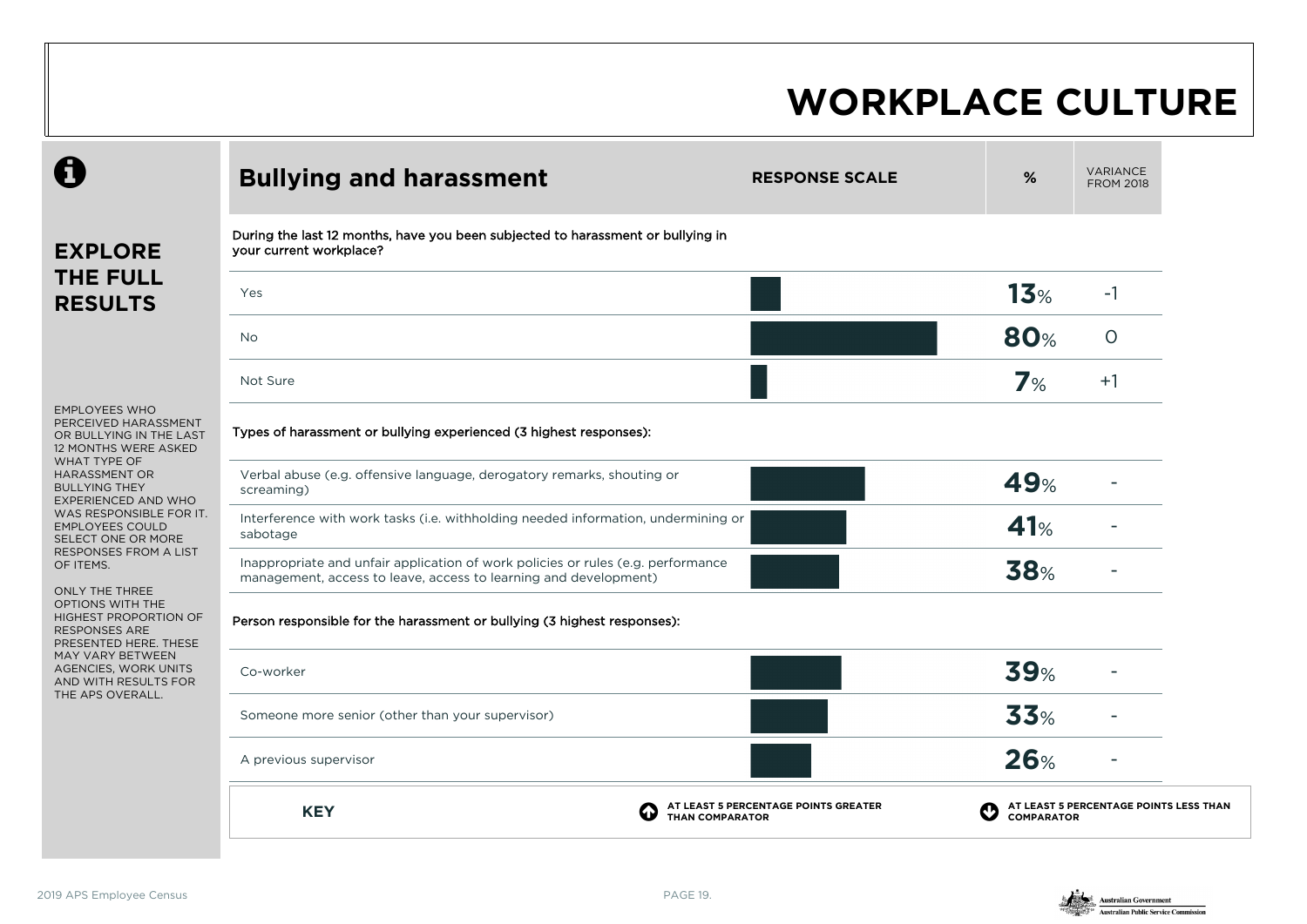| Excluding behaviour reported to you as part of your duties, in the last 12 months<br>have you witnessed another APS employee in your agency engaging in behaviour<br>that you consider may be serious enough to be viewed as corruption?<br>Yes<br><b>No</b><br>Not sure<br>Would prefer not to answer<br>Types of corrupt behaviours witnessed (3 highest responses): |                                                                        | 4%<br>88%<br>5%<br>3%                                                             | $\circ$<br>$+1$<br>$\circ$             |
|------------------------------------------------------------------------------------------------------------------------------------------------------------------------------------------------------------------------------------------------------------------------------------------------------------------------------------------------------------------------|------------------------------------------------------------------------|-----------------------------------------------------------------------------------|----------------------------------------|
|                                                                                                                                                                                                                                                                                                                                                                        |                                                                        |                                                                                   |                                        |
|                                                                                                                                                                                                                                                                                                                                                                        |                                                                        |                                                                                   |                                        |
|                                                                                                                                                                                                                                                                                                                                                                        |                                                                        |                                                                                   |                                        |
|                                                                                                                                                                                                                                                                                                                                                                        |                                                                        |                                                                                   |                                        |
|                                                                                                                                                                                                                                                                                                                                                                        |                                                                        |                                                                                   | $\circ$                                |
|                                                                                                                                                                                                                                                                                                                                                                        |                                                                        |                                                                                   |                                        |
| Cronyism-preferential treatment of friends                                                                                                                                                                                                                                                                                                                             |                                                                        | <b>69%</b>                                                                        |                                        |
| Nepotism-preferential treatment of family members                                                                                                                                                                                                                                                                                                                      |                                                                        | 25%                                                                               |                                        |
|                                                                                                                                                                                                                                                                                                                                                                        |                                                                        | 23%                                                                               |                                        |
|                                                                                                                                                                                                                                                                                                                                                                        | AT LEAST 5 PERCENTAGE POINTS GREATER<br>II I<br><b>THAN COMPARATOR</b> |                                                                                   | AT LEAST 5 PERCENTAGE POINTS LESS THAN |
|                                                                                                                                                                                                                                                                                                                                                                        | <b>KEY</b>                                                             | Acting (or failing to act) in the presence of an undisclosed conflict of interest | <b>COMPARATOR</b>                      |

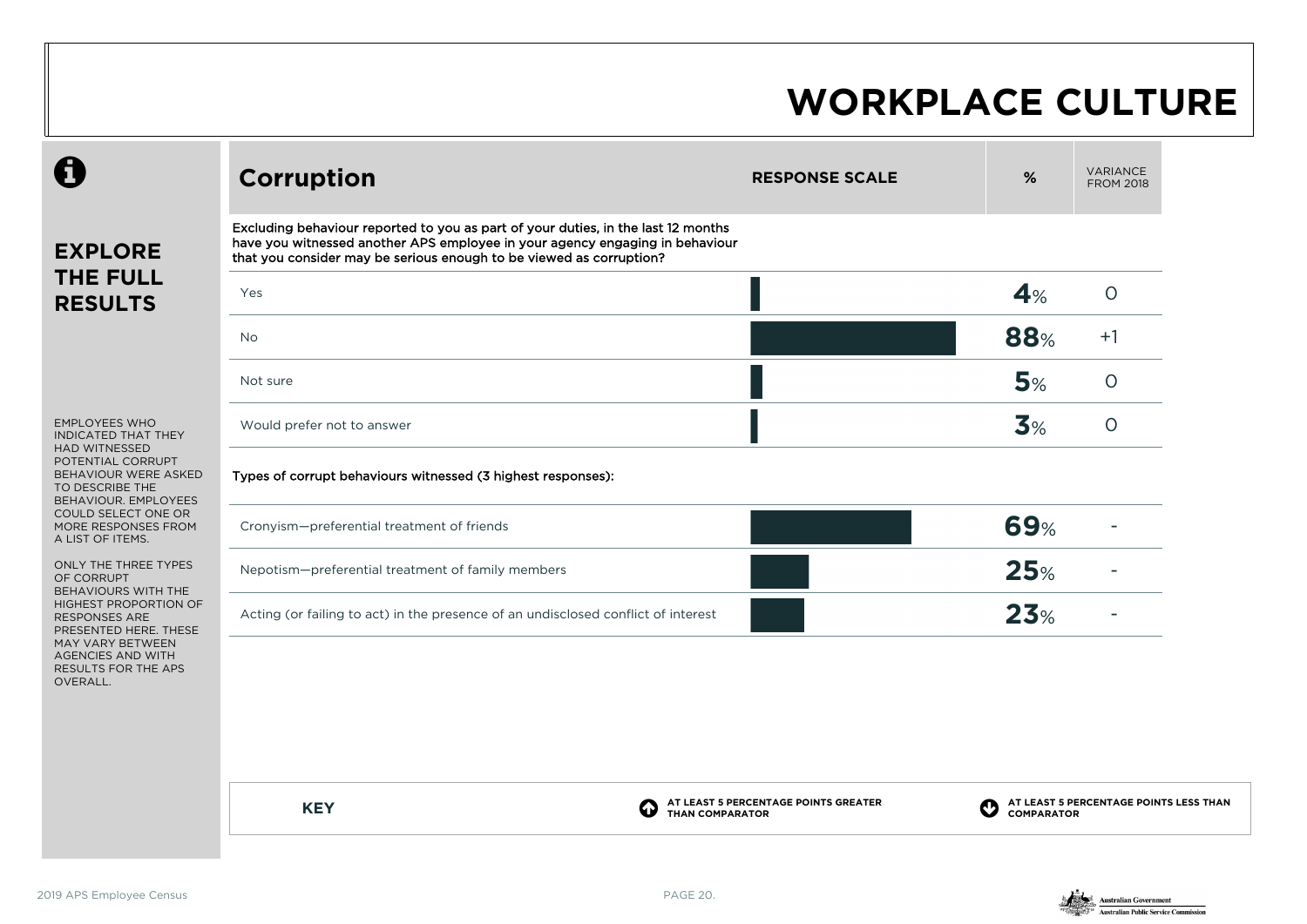

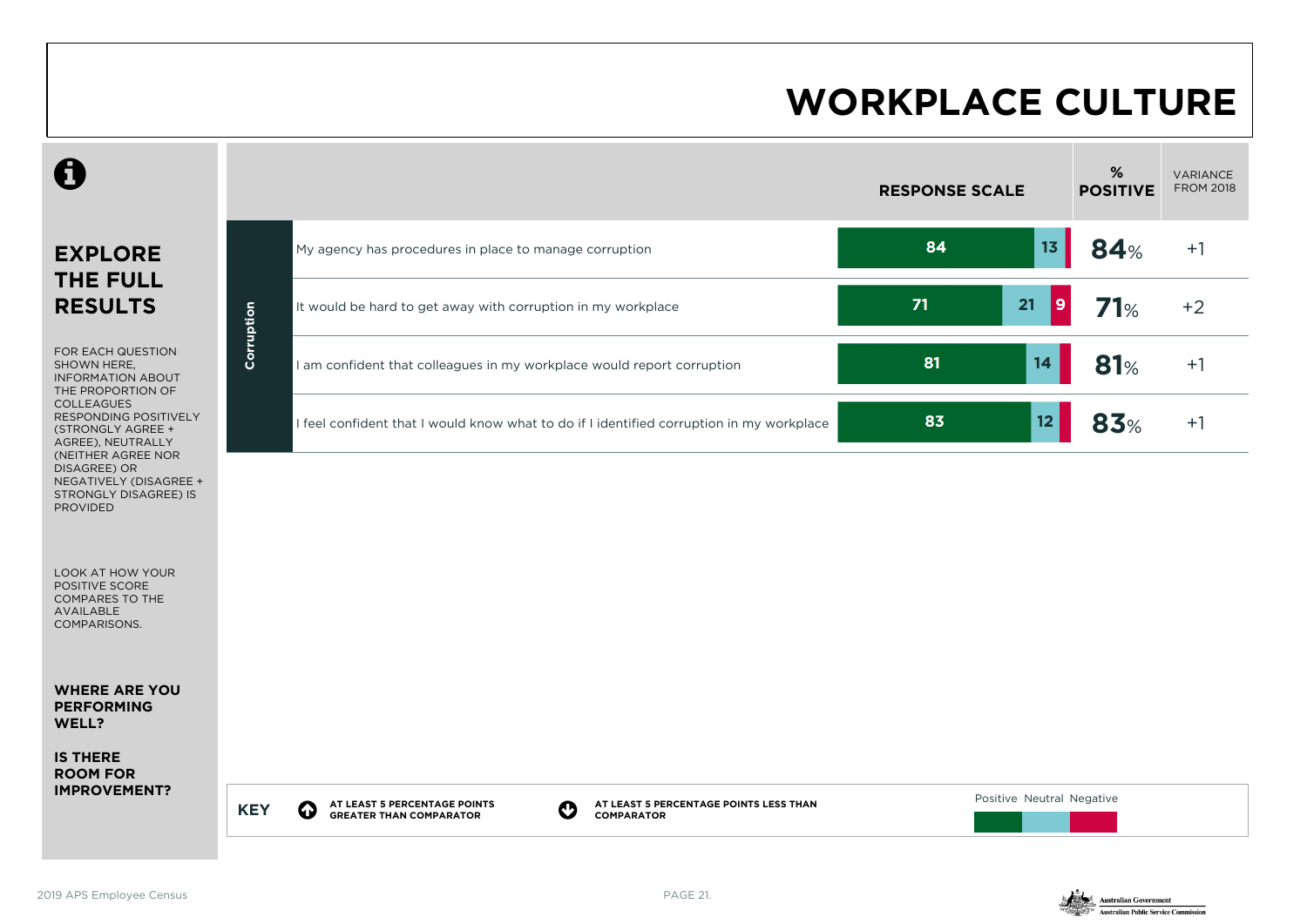#### **WORKPLACE CONDITIONS**

|                                                                                                                                                                                                         |            |                                                                                                                                                             | <b>RESPONSE SCALE</b> |                           | %<br><b>POSITIVE</b> | <b>VARIANCE</b><br><b>FROM 2018</b> |
|---------------------------------------------------------------------------------------------------------------------------------------------------------------------------------------------------------|------------|-------------------------------------------------------------------------------------------------------------------------------------------------------------|-----------------------|---------------------------|----------------------|-------------------------------------|
| <b>EXPLORE</b>                                                                                                                                                                                          |            | My job gives me opportunities to utilise my skills                                                                                                          | 81                    | $10$ 9                    | 81%                  | $+1$                                |
| <b>THE FULL</b><br><b>RESULTS</b>                                                                                                                                                                       |            | I am fairly remunerated (e.g. salary, superannuation) for the work that I do                                                                                | 63                    | 16<br>21                  | 63%                  | $+2$                                |
| FOR EACH QUESTION<br>SHOWN HERE,<br><b>INFORMATION ABOUT</b><br>THE PROPORTION OF                                                                                                                       |            | Considering everything, I am satisfied with my job                                                                                                          | 70                    | 17<br>13 <sub>1</sub>     | <b>70%</b>           | $+2$                                |
| <b>COLLEAGUES</b><br><b>RESPONDING POSITIVELY</b><br>(STRONGLY AGREE +<br>AGREE), NEUTRALLY<br>(NEITHER AGREE NOR<br>DISAGREE) OR<br>NEGATIVELY (DISAGREE +<br>STRONGLY DISAGREE) IS<br><b>PROVIDED</b> | Your job   | I am satisfied with my non-monetary employment conditions (e.g. leave, flexible work<br>arrangements, other benefits)                                       | 77                    | 12<br>11                  | 77%                  | $+1$                                |
|                                                                                                                                                                                                         |            | I am satisfied with the stability and security of my current job                                                                                            | 73                    | 13<br>15                  | <b>73%</b>           | $+3$                                |
|                                                                                                                                                                                                         |            | I am satisfied with the opportunities for career progression in my agency                                                                                   | 43<br>24              | 33                        | 43%                  | $+3$                                |
| LOOK AT HOW YOUR<br>POSITIVE SCORE<br><b>COMPARES TO THE</b><br><b>AVAILABLE</b><br>COMPARISONS.                                                                                                        |            |                                                                                                                                                             |                       |                           |                      |                                     |
| <b>WHERE ARE YOU</b><br><b>PERFORMING</b><br>WELL?                                                                                                                                                      |            |                                                                                                                                                             |                       |                           |                      |                                     |
| <b>IS THERE</b><br><b>ROOM FOR</b>                                                                                                                                                                      |            |                                                                                                                                                             |                       |                           |                      |                                     |
| <b>IMPROVEMENT?</b>                                                                                                                                                                                     | <b>KEY</b> | AT LEAST 5 PERCENTAGE POINTS LESS THAN<br>AT LEAST 5 PERCENTAGE POINTS<br>$\boldsymbol{\Omega}$<br>0<br><b>GREATER THAN COMPARATOR</b><br><b>COMPARATOR</b> |                       | Positive Neutral Negative |                      |                                     |

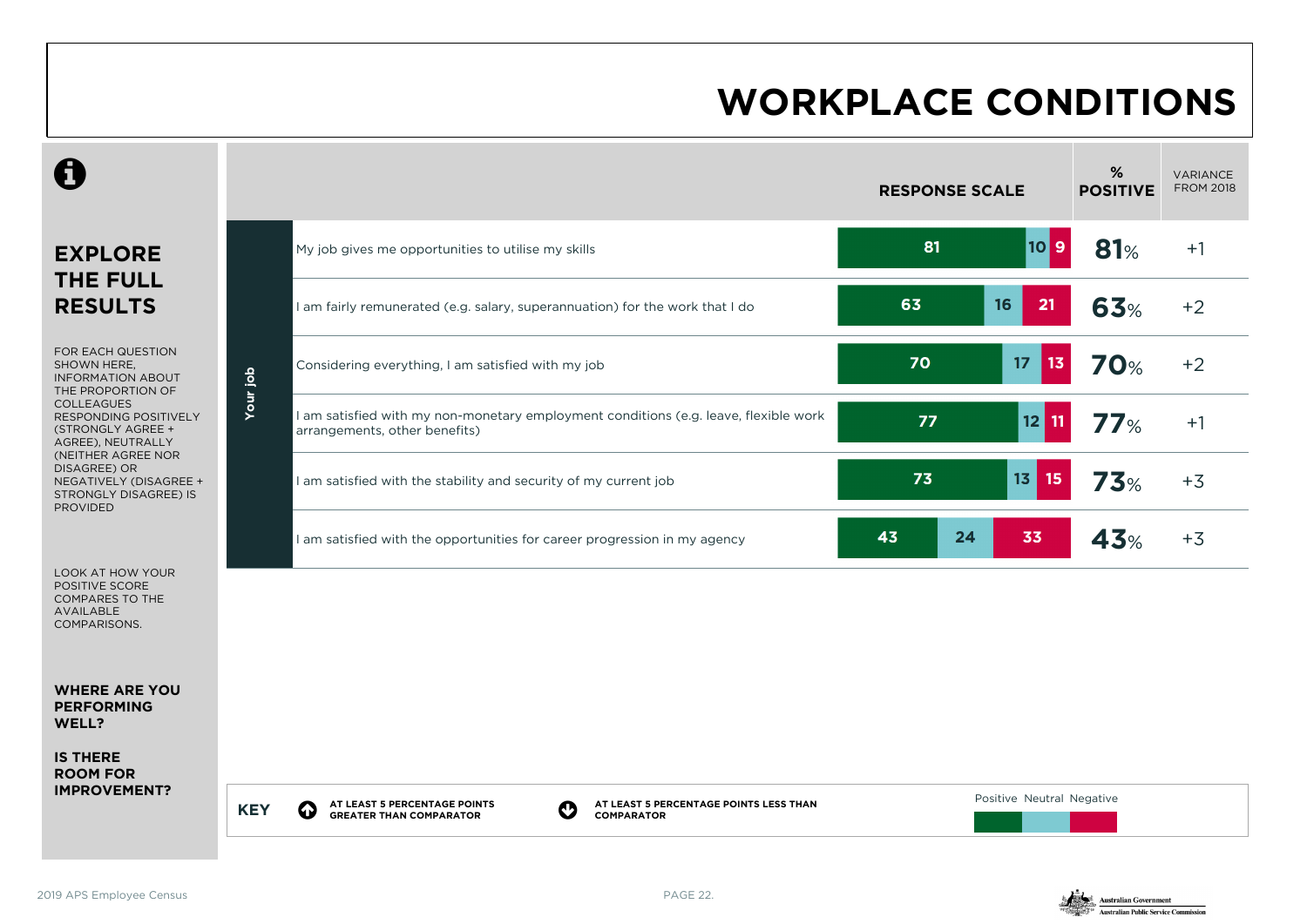### **WORKPLACE CONDITIONS**

|                                                                                                                   |                                  |                                                                                                                                                                         | <b>RESPONSE SCALE</b> |                           | %<br><b>POSITIVE</b> | <b>VARIANCE</b><br><b>FROM 2018</b> |
|-------------------------------------------------------------------------------------------------------------------|----------------------------------|-------------------------------------------------------------------------------------------------------------------------------------------------------------------------|-----------------------|---------------------------|----------------------|-------------------------------------|
| <b>EXPLORE</b><br><b>THE FULL</b>                                                                                 | Flexible working<br>arrangements | My supervisor actively supports the use of flexible work arrangements by all staff,<br>regardless of gender                                                             | 83                    | 11 <sub>1</sub>           | 83%                  | $+1$                                |
| <b>RESULTS</b>                                                                                                    |                                  | My SES manager actively supports the use of flexible work arrangements by all staff,<br>regardless of gender                                                            | 63                    | 30<br>$\overline{7}$      | <b>63%</b>           | $+3$                                |
| FOR EACH QUESTION<br>SHOWN HERE,<br><b>INFORMATION ABOUT</b><br>THE PROPORTION OF                                 | Work-<br>life<br>palance         | Considering your work and life priorities, how satisfied are you with the work-life<br>balance in your current job?                                                     | 75                    | 14<br>11                  | 75%                  | $+1$                                |
| <b>COLLEAGUES</b><br><b>RESPONDING POSITIVELY</b><br>(STRONGLY AGREE +<br>AGREE), NEUTRALLY<br>(NEITHER AGREE NOR |                                  | My agency provides opportunities for mobility within my agency (e.g. temporary<br>transfers)                                                                            | 55                    | 15<br>30                  | <b>55%</b>           | $+2$                                |
| DISAGREE) OR<br>NEGATIVELY (DISAGREE +<br><b>STRONGLY DISAGREE) IS</b><br><b>PROVIDED</b>                         | Mobility                         | My agency provides opportunities for mobility outside my agency (e.g. secondments<br>and temporary transfers)                                                           | 29<br>46              | 26                        | 29%                  | $-3$                                |
| <b>LOOK AT HOW YOUR</b>                                                                                           |                                  | My immediate supervisor actively supports opportunities for mobility                                                                                                    | 47                    | 40<br>12                  | 47%                  | $-3$                                |
| POSITIVE SCORE<br><b>COMPARES TO THE</b><br><b>AVAILABLE</b><br>COMPARISONS.                                      |                                  |                                                                                                                                                                         |                       |                           |                      |                                     |
| <b>WHERE ARE YOU</b><br><b>PERFORMING</b><br>WELL?                                                                |                                  |                                                                                                                                                                         |                       |                           |                      |                                     |
| <b>IS THERE</b><br><b>ROOM FOR</b><br><b>IMPROVEMENT?</b>                                                         |                                  |                                                                                                                                                                         |                       |                           |                      |                                     |
|                                                                                                                   | <b>KEY</b>                       | AT LEAST 5 PERCENTAGE POINTS<br>AT LEAST 5 PERCENTAGE POINTS LESS THAN<br>$\boldsymbol{\mathcal{O}}$<br>$\bf{Q}$<br><b>GREATER THAN COMPARATOR</b><br><b>COMPARATOR</b> |                       | Positive Neutral Negative |                      |                                     |

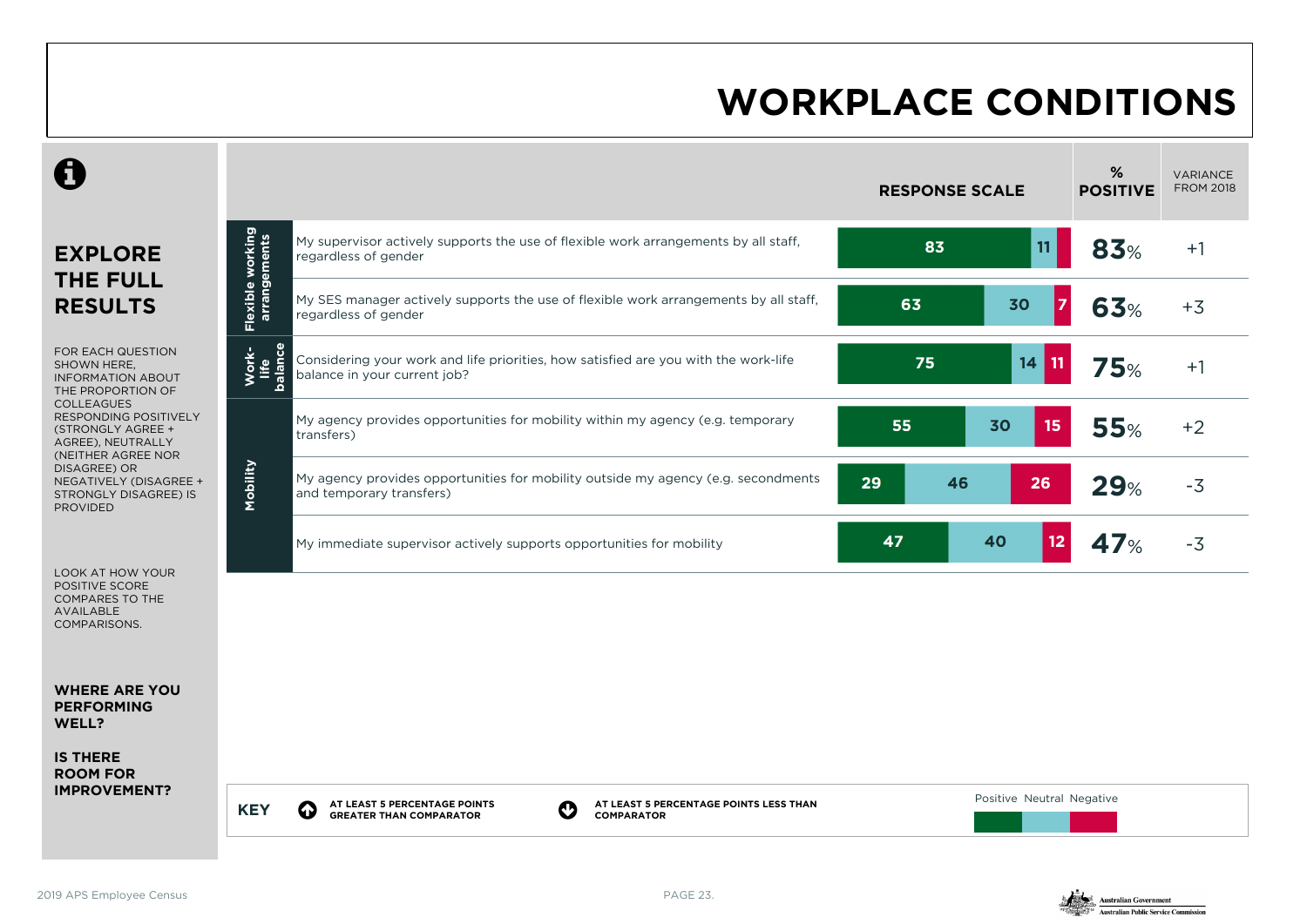### **WORKGROUP PERFORMANCE**

|                                                                                                          |                                                                                                                                                                        | <b>RESPONSE SCALE</b>       | %<br><b>POSITIVE</b> | <b>VARIANCE</b><br><b>FROM 2018</b> |
|----------------------------------------------------------------------------------------------------------|------------------------------------------------------------------------------------------------------------------------------------------------------------------------|-----------------------------|----------------------|-------------------------------------|
| <b>EXPLORE</b>                                                                                           | My workgroup has the appropriate skills, capabilities, and knowledge to perform well                                                                                   | 75<br>$14$ 11               | <b>75%</b>           |                                     |
| <b>THE FULL</b><br><b>RESULTS</b>                                                                        | My workgroup has the tools and resources we need to perform well                                                                                                       | 59<br>18<br>23              | <b>59%</b>           | $-3$                                |
| FOR EACH QUESTION<br>SHOWN HERE.<br><b>INFORMATION ABOUT</b><br>THE PROPORTION OF                        | The work processes we have in place allow me to be as productive as possible                                                                                           | 21<br>54<br>25              | 54%                  | $+2$                                |
| <b>COLLEAGUES</b><br><b>RESPONDING POSITIVELY</b><br>(STRONGLY AGREE +<br>AGREE), NEUTRALLY              | The people in my workgroup complete work to a high standard                                                                                                            | 78<br>16                    | <b>78%</b>           | $-1$                                |
| (NEITHER AGREE NOR<br>DISAGREE) OR<br>NEGATIVELY (DISAGREE +<br>STRONGLY DISAGREE) IS<br><b>PROVIDED</b> | The people in my work group use time and resources efficiently                                                                                                         | 70<br>20<br>10 <sub>1</sub> | <b>70%</b>           |                                     |
|                                                                                                          | My supervisor ensures that my workgroup delivers on what we are responsible for                                                                                        | 15 <sub>1</sub><br>79       | <b>79%</b>           | $-1$                                |
| <b>LOOK AT HOW YOUR</b><br>POSITIVE SCORE<br><b>COMPARES TO THE</b><br><b>AVAILABLE</b><br>COMPARISONS.  |                                                                                                                                                                        |                             |                      |                                     |
| <b>WHERE ARE YOU</b><br><b>PERFORMING</b><br>WELL?                                                       |                                                                                                                                                                        |                             |                      |                                     |
| <b>IS THERE</b><br><b>ROOM FOR</b>                                                                       |                                                                                                                                                                        |                             |                      |                                     |
| <b>IMPROVEMENT?</b>                                                                                      | AT LEAST 5 PERCENTAGE POINTS<br>AT LEAST 5 PERCENTAGE POINTS LESS THAN<br>$\bf{Q}$<br>$\mathbf O$<br><b>KEY</b><br><b>GREATER THAN COMPARATOR</b><br><b>COMPARATOR</b> | Positive Neutral Negative   |                      |                                     |

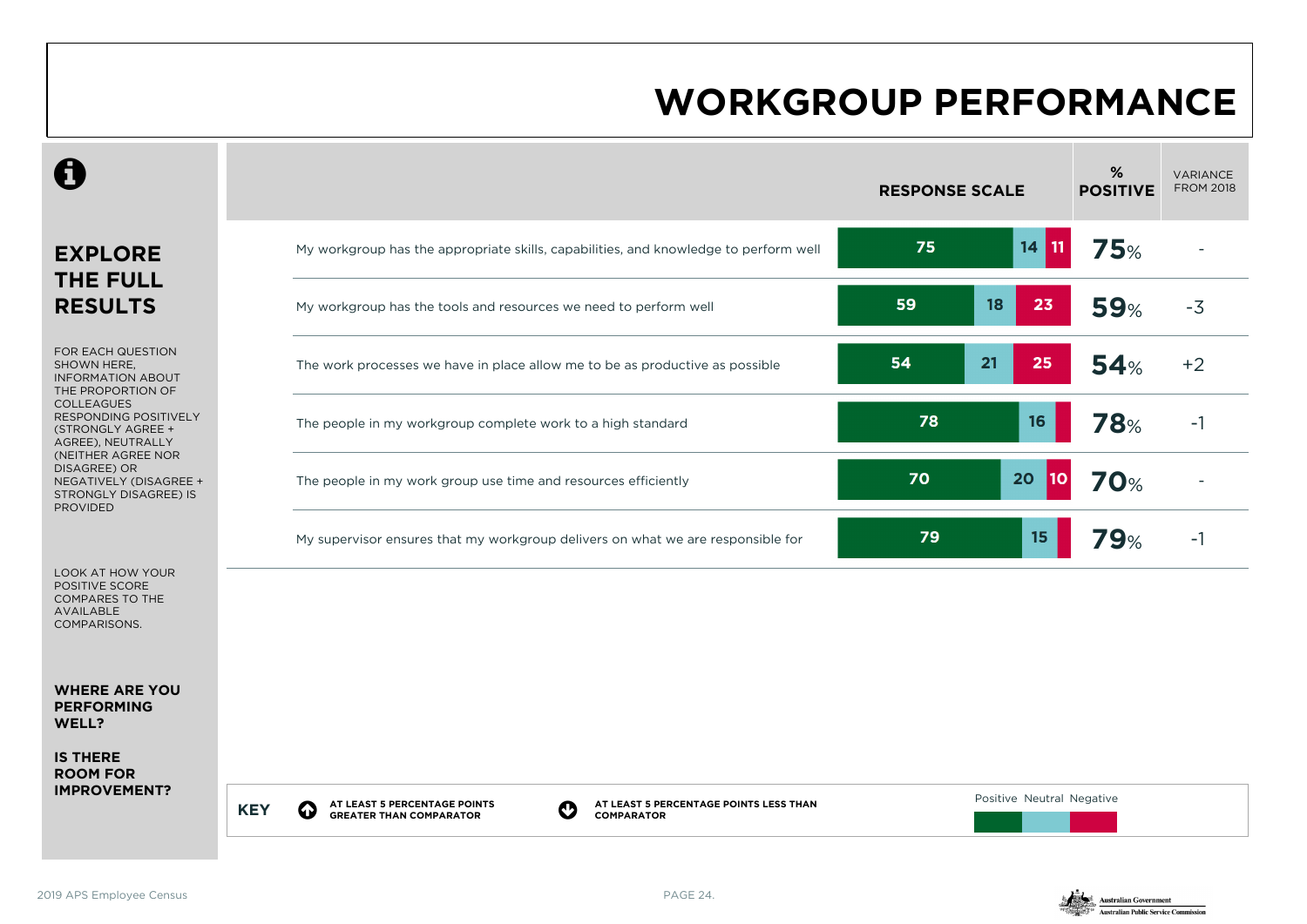|                            |                                                                                                                                                           | <b>RESPONSE SCALE</b>                                               | %                      | VARIANCE<br><b>FROM 2018</b>           |
|----------------------------|-----------------------------------------------------------------------------------------------------------------------------------------------------------|---------------------------------------------------------------------|------------------------|----------------------------------------|
| <b>EXPLORE</b>             | Please indicate whether you have experienced each of the following in<br>the past 12 months:<br>Received regular and timely feedback from your supervisor |                                                                     |                        |                                        |
| THE FULL<br><b>RESULTS</b> | Yes                                                                                                                                                       |                                                                     | 83%                    | $\bigcirc$                             |
|                            | <b>No</b>                                                                                                                                                 |                                                                     | 17 <sub>%</sub>        | $\circ$                                |
|                            | Received constructive feedback from your supervisor                                                                                                       |                                                                     |                        |                                        |
|                            | Yes                                                                                                                                                       |                                                                     | <b>84%</b>             | $\circ$                                |
|                            | <b>No</b>                                                                                                                                                 |                                                                     | <b>16%</b>             | $\circ$                                |
|                            | Your supervisor has checked in regularly with you to see how you are progressing                                                                          |                                                                     |                        |                                        |
|                            | Yes                                                                                                                                                       |                                                                     | 82%                    | $\circ$                                |
|                            | <b>No</b>                                                                                                                                                 |                                                                     | <b>18%</b>             | $\circ$                                |
|                            |                                                                                                                                                           |                                                                     |                        |                                        |
|                            |                                                                                                                                                           |                                                                     |                        |                                        |
|                            |                                                                                                                                                           |                                                                     |                        |                                        |
|                            | <b>KEY</b>                                                                                                                                                | AT LEAST 5 PERCENTAGE POINTS GREATER<br>Φ<br><b>THAN COMPARATOR</b> | O<br><b>COMPARATOR</b> | AT LEAST 5 PERCENTAGE POINTS LESS THAN |
|                            |                                                                                                                                                           |                                                                     |                        |                                        |

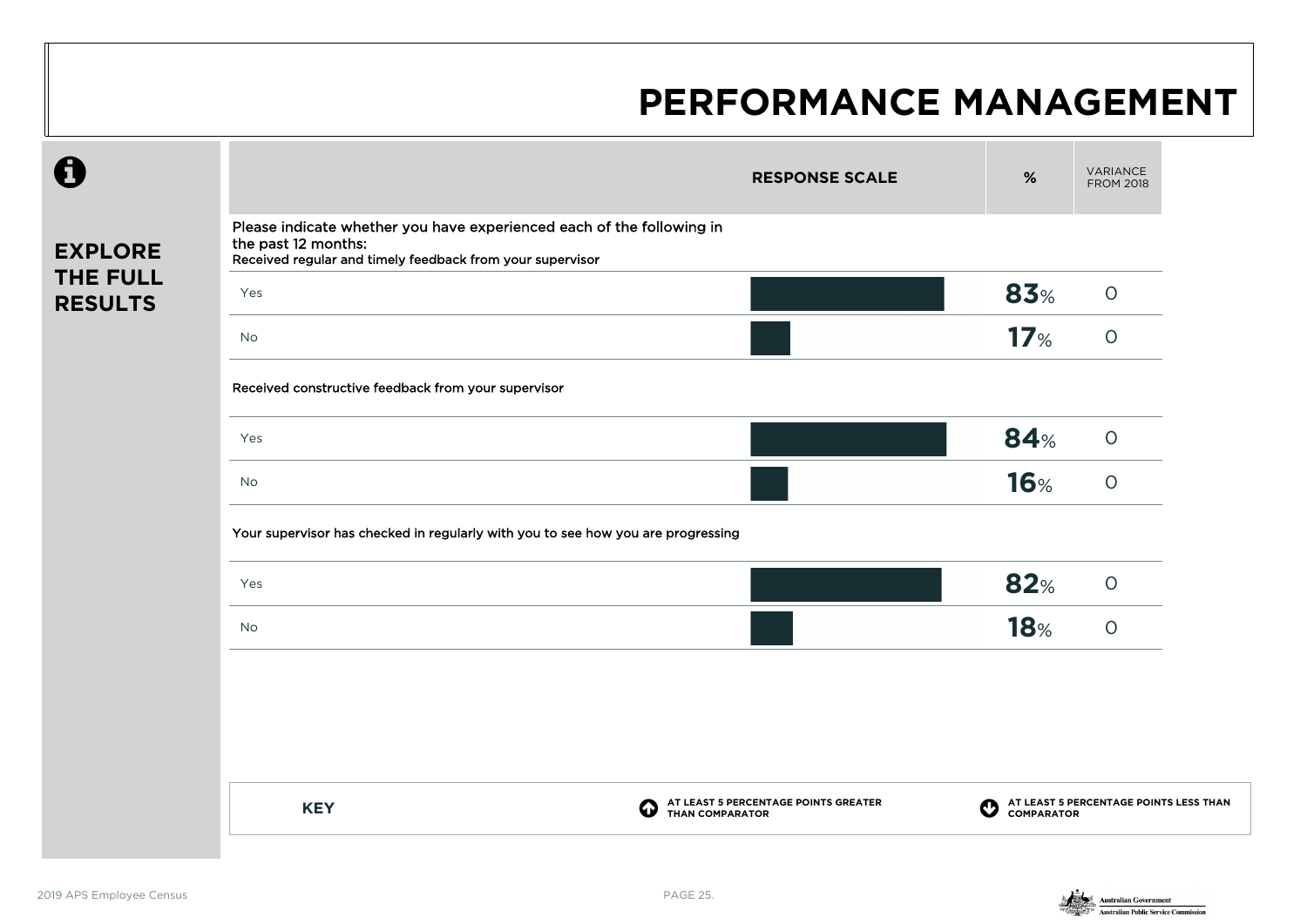|                                                                                                                                                                                              | <b>RESPONSE SCALE</b>                     | $\%$        | VARIANCE<br><b>FROM 2018</b>           |
|----------------------------------------------------------------------------------------------------------------------------------------------------------------------------------------------|-------------------------------------------|-------------|----------------------------------------|
| In the past 12 months, have you discussed with your supervisor your overall<br>performance over the previous year and the performance expectations for the<br><b>EXPLORE</b><br>future year? |                                           |             |                                        |
| <b>THE FULL</b><br>Yes<br><b>RESULTS</b>                                                                                                                                                     |                                           | <b>75%</b>  | $-2$                                   |
| No                                                                                                                                                                                           |                                           | 9%          | $\circ$                                |
| Not applicable (e.g. have not worked with my current supervisor long enough for<br>this conversation to occur)                                                                               |                                           | <b>16%</b>  | $+2$                                   |
| In the past 12 months, did your supervisor recognise when your job performance<br>changed for any reason?                                                                                    |                                           |             |                                        |
| Yes                                                                                                                                                                                          |                                           | 26%         | $-2$                                   |
| No                                                                                                                                                                                           |                                           | <b>16%</b>  | $\circ$                                |
| Not applicable (e.g. my performance has not changed)                                                                                                                                         |                                           | <b>58%</b>  | $+2$                                   |
|                                                                                                                                                                                              |                                           |             |                                        |
|                                                                                                                                                                                              |                                           |             |                                        |
|                                                                                                                                                                                              |                                           |             |                                        |
| <b>KEY</b>                                                                                                                                                                                   | AT LEAST 5 PERCENTAGE POINTS GREATER<br>➊ | $\mathbf O$ | AT LEAST 5 PERCENTAGE POINTS LESS THAN |

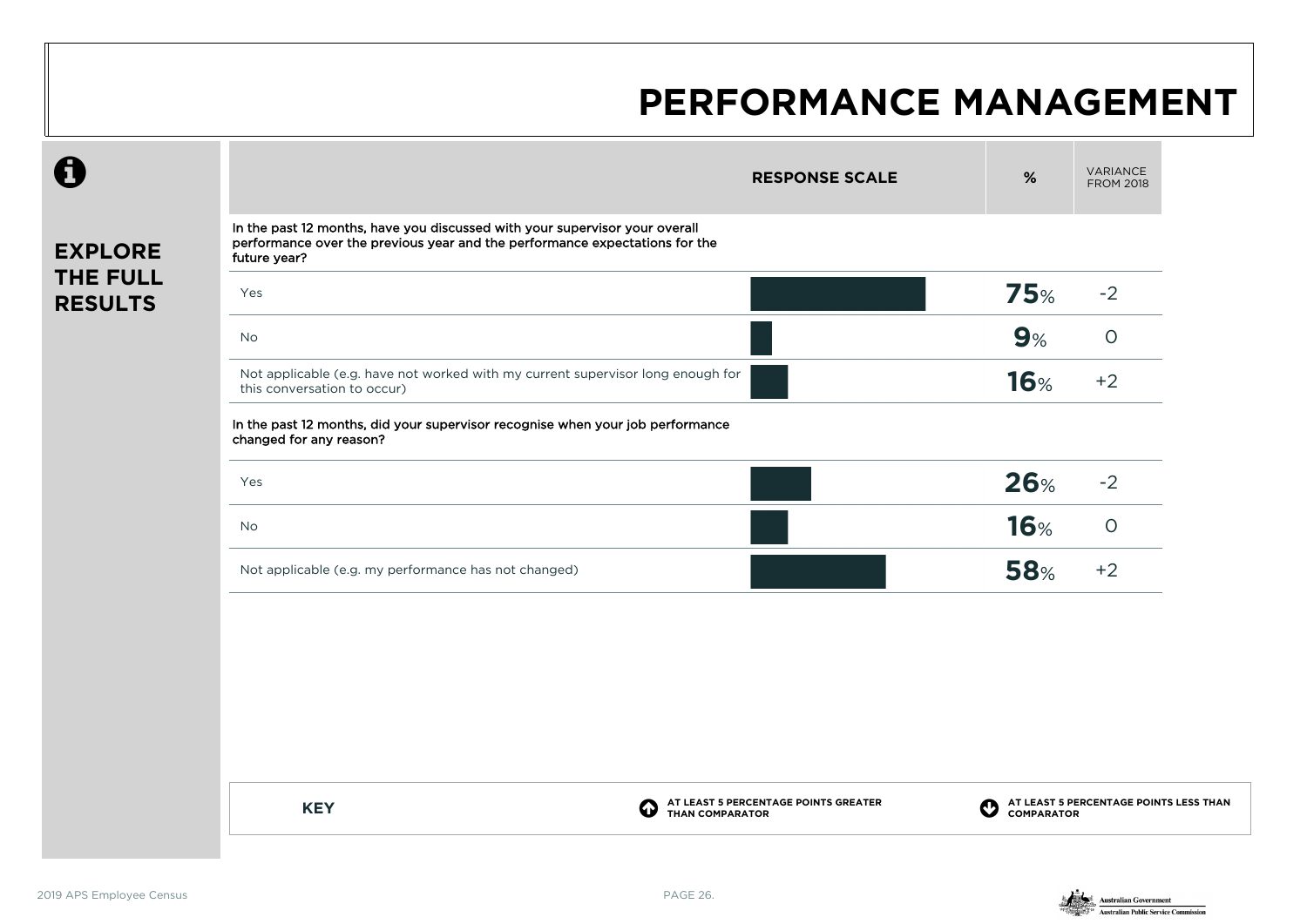|                                                                                                          |                                                                                                                                                              | <b>RESPONSE SCALE</b> |                           | %<br><b>POSITIVE</b> | <b>VARIANCE</b><br><b>FROM 2018</b> |
|----------------------------------------------------------------------------------------------------------|--------------------------------------------------------------------------------------------------------------------------------------------------------------|-----------------------|---------------------------|----------------------|-------------------------------------|
| <b>EXPLORE</b><br><b>THE FULL</b>                                                                        | To what extent do you agree that in the past 12 months, the performance<br>expectations of your job were clear and unambiguous?                              | 61                    | 23<br>16                  | 61%                  | $-6o$                               |
| <b>RESULTS</b>                                                                                           | To what extent do you agree that the support by your supervisor has helped to<br>improve your performance?                                                   | 60                    | 27<br>13                  | <b>60%</b>           | $-1$                                |
| FOR EACH QUESTION<br>SHOWN HERE.<br><b>INFORMATION ABOUT</b><br>THE PROPORTION OF                        | My overall experience of performance management in my agency has been useful for<br>my development                                                           | 48                    | 31<br>21                  | 48%                  | $\Omega$                            |
| <b>COLLEAGUES</b><br><b>RESPONDING POSITIVELY</b><br>(STRONGLY AGREE +<br>AGREE), NEUTRALLY              | My supervisor openly demonstrates commitment to performance management                                                                                       | 64                    | 25<br>11                  | 64%                  | $\circ$                             |
| (NEITHER AGREE NOR<br>DISAGREE) OR<br>NEGATIVELY (DISAGREE +<br>STRONGLY DISAGREE) IS<br><b>PROVIDED</b> | I received recognition when I last accomplished something significant at work                                                                                | 67                    | 19<br>14                  | 67%                  | $+1$                                |
|                                                                                                          | I can identify a clear connection between my job and my agency's purpose                                                                                     | 82                    | 13                        | 82%                  | $+3$                                |
| LOOK AT HOW YOUR<br>POSITIVE SCORE<br>COMPARES TO THE<br><b>AVAILABLE</b><br><b>COMPARISONS.</b>         |                                                                                                                                                              |                       |                           |                      |                                     |
| <b>WHERE ARE YOU</b><br><b>PERFORMING</b><br>WELL?                                                       |                                                                                                                                                              |                       |                           |                      |                                     |
| <b>IS THERE</b><br><b>ROOM FOR</b>                                                                       |                                                                                                                                                              |                       |                           |                      |                                     |
| <b>IMPROVEMENT?</b>                                                                                      | AT LEAST 5 PERCENTAGE POINTS<br>AT LEAST 5 PERCENTAGE POINTS LESS THAN<br>O<br>$\bf{Q}$<br><b>KEY</b><br><b>GREATER THAN COMPARATOR</b><br><b>COMPARATOR</b> |                       | Positive Neutral Negative |                      |                                     |

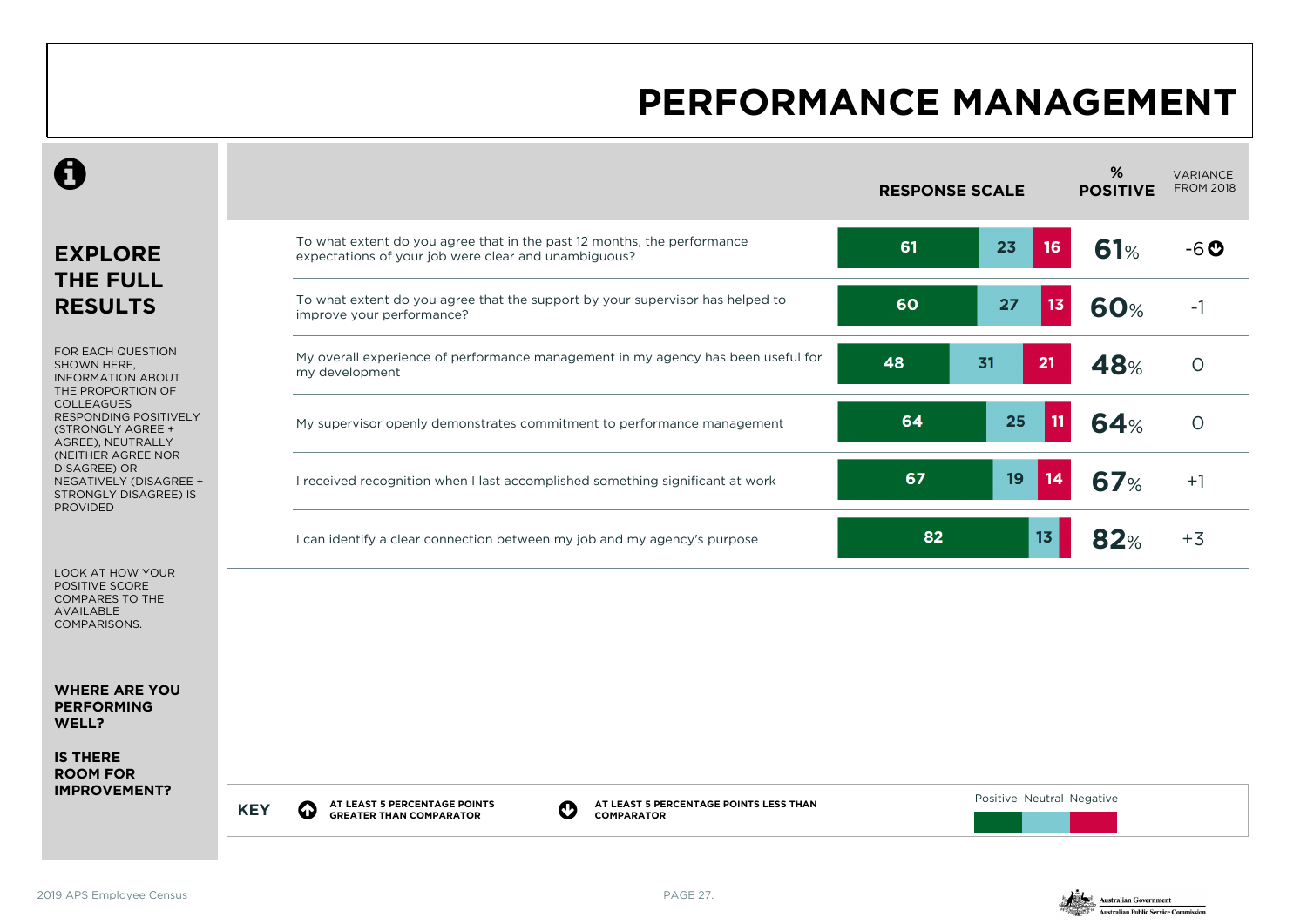| To what extent do you agree that your agency deals with underperformance<br>effectively?<br>3%<br>Strongly agree<br>17 <sub>%</sub><br>Agree<br>44%<br>Neither agree nor disagree<br>23%<br>Disagree<br>13 <sub>%</sub><br>Strongly disagree | <b>Managing Underperformance</b> | <b>RESPONSE SCALE</b>                                                  | $\%$                                                                          | <b>FROM 2018</b> |
|----------------------------------------------------------------------------------------------------------------------------------------------------------------------------------------------------------------------------------------------|----------------------------------|------------------------------------------------------------------------|-------------------------------------------------------------------------------|------------------|
|                                                                                                                                                                                                                                              |                                  |                                                                        |                                                                               |                  |
|                                                                                                                                                                                                                                              |                                  |                                                                        |                                                                               |                  |
|                                                                                                                                                                                                                                              |                                  |                                                                        |                                                                               |                  |
|                                                                                                                                                                                                                                              |                                  |                                                                        |                                                                               |                  |
|                                                                                                                                                                                                                                              |                                  |                                                                        |                                                                               |                  |
|                                                                                                                                                                                                                                              |                                  |                                                                        |                                                                               |                  |
|                                                                                                                                                                                                                                              |                                  |                                                                        |                                                                               |                  |
|                                                                                                                                                                                                                                              |                                  |                                                                        |                                                                               |                  |
|                                                                                                                                                                                                                                              |                                  |                                                                        |                                                                               |                  |
|                                                                                                                                                                                                                                              |                                  |                                                                        |                                                                               |                  |
|                                                                                                                                                                                                                                              |                                  |                                                                        |                                                                               |                  |
|                                                                                                                                                                                                                                              |                                  |                                                                        |                                                                               |                  |
|                                                                                                                                                                                                                                              | <b>KEY</b>                       | AT LEAST 5 PERCENTAGE POINTS GREATER<br>THAN COMPARATOR<br>$\mathbf Q$ | AT LEAST 5 PERCENTAGE POINTS LESS THAN<br>COMPARATOR<br>$\boldsymbol{\Theta}$ |                  |

 $\boldsymbol{\Theta}$ 

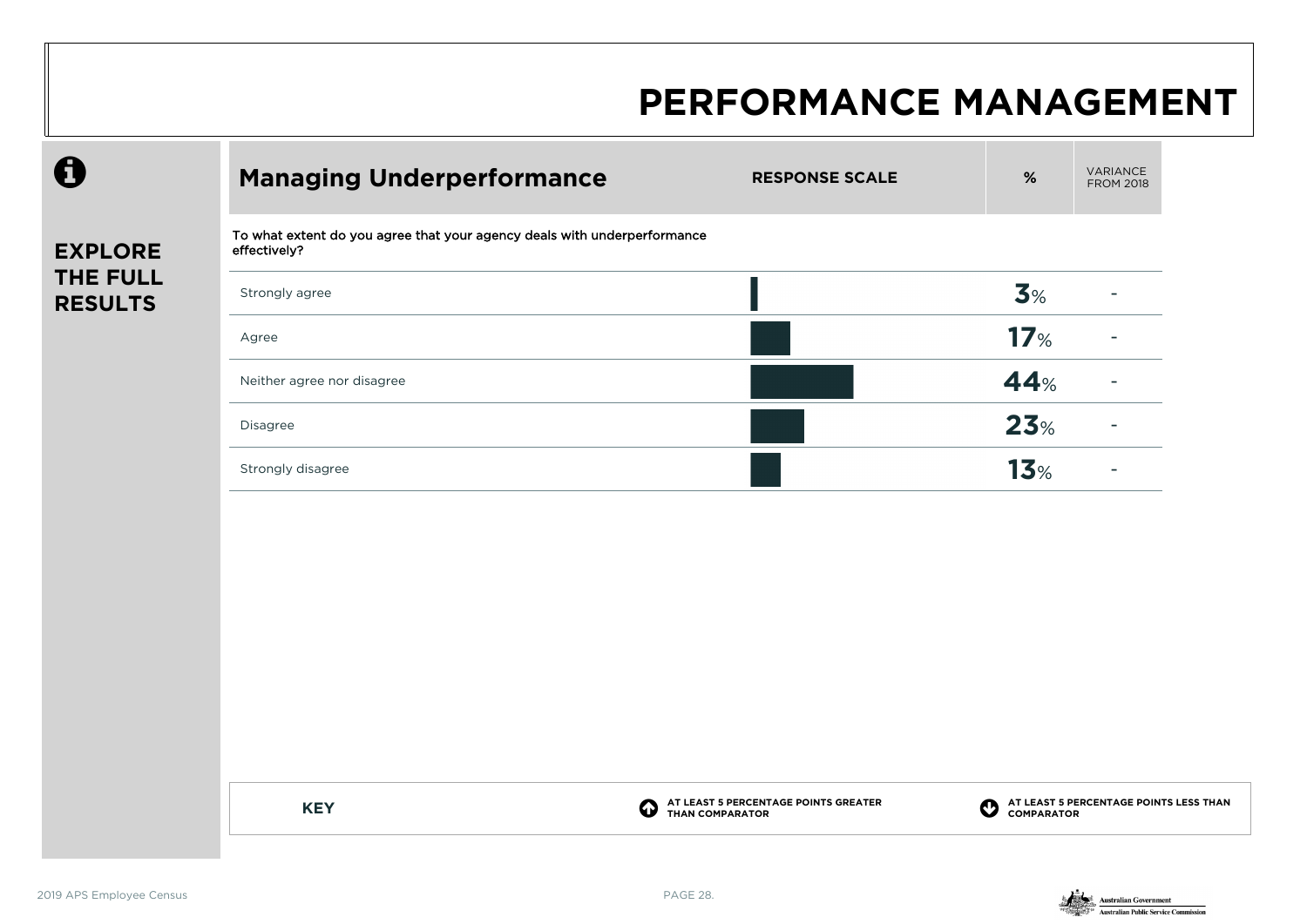|                                                                                                                                                                             | <b>Managing Underperformance</b>                                                                                                                                                                                                            | <b>RESPONSE SCALE</b>                                          | %                 | <b>VARIANCE</b><br><b>FROM 2018</b>    |
|-----------------------------------------------------------------------------------------------------------------------------------------------------------------------------|---------------------------------------------------------------------------------------------------------------------------------------------------------------------------------------------------------------------------------------------|----------------------------------------------------------------|-------------------|----------------------------------------|
| <b>EXPLORE</b><br><b>THE FULL</b>                                                                                                                                           | The following questions were asked of employees who indicated that they<br>managed someone for underperformance:<br>What were the challenges or difficulties you experienced while managing this<br>underperformance? (3 highest responses) |                                                                |                   |                                        |
| <b>RESULTS</b>                                                                                                                                                              | The time required to manage the underperformance                                                                                                                                                                                            |                                                                | 67%               |                                        |
|                                                                                                                                                                             | The previous manager did not address the underperformance                                                                                                                                                                                   |                                                                | 54%               |                                        |
| THESE QUESTIONS WERE<br>ANSWERED BY EMPLOYEES                                                                                                                               | Managing the impact of the underperformer on team members and/or colleagues                                                                                                                                                                 |                                                                | 54%               |                                        |
| WHO INDICATED THAT THEY<br>HAD MANAGED SOMEONE FOR<br>UNDERPERFORMANCE.<br><b>EMPLOYEES WHO INDICATED</b>                                                                   | What did you find particularly beneficial or helpful while managing this<br>underperformance? (3 highest responses)                                                                                                                         |                                                                |                   |                                        |
| THAT THEY HAD FOUND<br>SOMETHING PARTICULARLY<br>BENEFICIAL OR HELPFUL<br>WHILE MANAGING THIS                                                                               | Support from my immediate supervisor                                                                                                                                                                                                        |                                                                | <b>67%</b>        |                                        |
| UNDERPERFORMANCE WERE<br>ASKED WHAT THEY HAD<br>FOUND BENEFICIAL OR<br>HELPFUL. EMPLOYEES COULD                                                                             | Support from my agency's HR area                                                                                                                                                                                                            |                                                                | 53%               |                                        |
| SELECT ONE OR MORE<br>RESPONSES FROM A LIST OF<br>ITEMS.                                                                                                                    | Access to resources to support the process                                                                                                                                                                                                  |                                                                | 33%               |                                        |
| ONLY THE THREE OPTIONS<br>WITH THE HIGHEST<br>PROPORTION OF RESPONSES<br>ARE PRESENTED HERE. THESE<br>MAY VARY BETWEEN<br>AGENCIES AND WITH RESULTS<br>FOR THE APS OVERALL. |                                                                                                                                                                                                                                             |                                                                |                   |                                        |
|                                                                                                                                                                             | <b>KEY</b>                                                                                                                                                                                                                                  | AT LEAST 5 PERCENTAGE POINTS GREATER<br><b>THAN COMPARATOR</b> | <b>COMPARATOR</b> | AT LEAST 5 PERCENTAGE POINTS LESS THAN |
|                                                                                                                                                                             |                                                                                                                                                                                                                                             |                                                                |                   |                                        |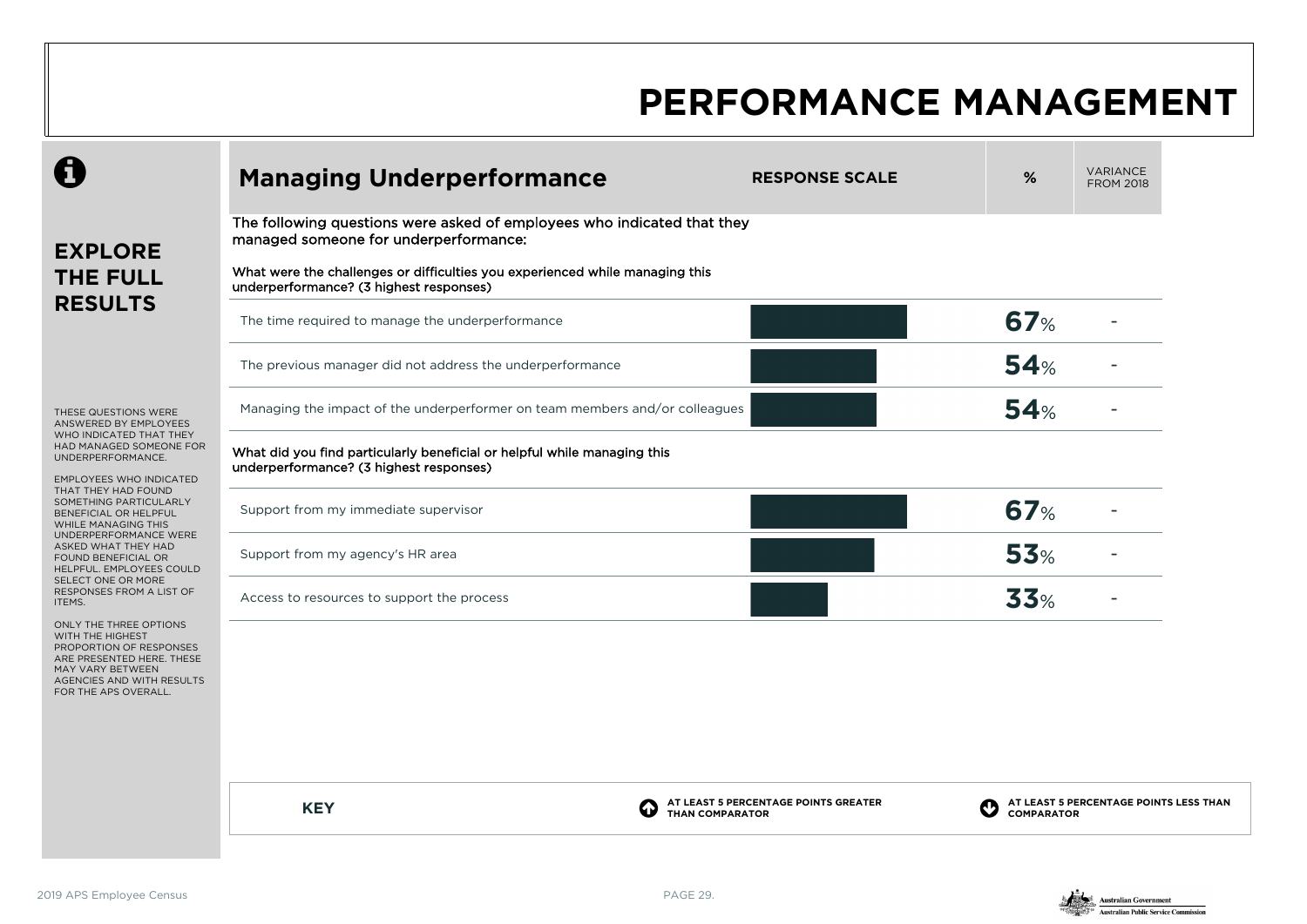### **CAPABILITY**

|                                                                                                          |                                                                                                                                             | <b>RESPONSE SCALE</b>      | $\%$<br><b>POSITIVE</b> | <b>VARIANCE</b><br><b>FROM 2018</b> |
|----------------------------------------------------------------------------------------------------------|---------------------------------------------------------------------------------------------------------------------------------------------|----------------------------|-------------------------|-------------------------------------|
| <b>EXPLORE</b>                                                                                           | My supervisor provides time for me to attend learning programs                                                                              | 80<br>13 <sub>1</sub>      | <b>80%</b>              | $+3$                                |
| <b>THE FULL</b><br><b>RESULTS</b>                                                                        | My supervisor shares links, readings and information                                                                                        | 73<br>15<br>12             | 73%                     | $+4$                                |
| FOR EACH QUESTION<br>SHOWN HERE,<br><b>INFORMATION ABOUT</b><br>THE PROPORTION OF                        | My supervisor provides me with opportunities to develop relevant capabilities for my<br>career                                              | 66<br>20<br>14             | <b>66%</b>              | $+3$                                |
| <b>COLLEAGUES</b><br><b>RESPONDING POSITIVELY</b><br>(STRONGLY AGREE +<br>AGREE), NEUTRALLY              | My supervisor gives me the opportunity to apply what I learn in my day-to-day work                                                          | 74<br>18<br>$\overline{7}$ | 74%                     | $+4$                                |
| (NEITHER AGREE NOR<br>DISAGREE) OR<br>NEGATIVELY (DISAGREE +<br>STRONGLY DISAGREE) IS<br><b>PROVIDED</b> | I access learning and development solutions to meet my needs                                                                                | 74<br>17<br>9              | 74%                     |                                     |
|                                                                                                          | I have a clear understanding of my development needs                                                                                        | 78<br>15                   | <b>78%</b>              | $+4$                                |
| <b>LOOK AT HOW YOUR</b><br>POSITIVE SCORE<br><b>COMPARES TO THE</b><br><b>AVAILABLE</b><br>COMPARISONS.  | I spend time out of working hours building my capability                                                                                    | 53<br>25<br>22             | <b>53%</b>              | $+3$                                |
|                                                                                                          | I seek out opportunities to apply what I learn in my day-to-day work                                                                        | 78<br>18                   | 78%                     | $+3$                                |
| <b>WHERE ARE YOU</b><br><b>PERFORMING</b><br>WELL?                                                       |                                                                                                                                             |                            |                         |                                     |
| <b>IS THERE</b><br><b>ROOM FOR</b>                                                                       |                                                                                                                                             |                            |                         |                                     |
| <b>IMPROVEMENT?</b>                                                                                      | AT LEAST 5 PERCENTAGE POINTS<br>AT LEAST 5 PERCENTAGE POINTS LESS THAN<br><b>KEY</b><br><b>GREATER THAN COMPARATOR</b><br><b>COMPARATOR</b> | Positive Neutral Negative  |                         |                                     |

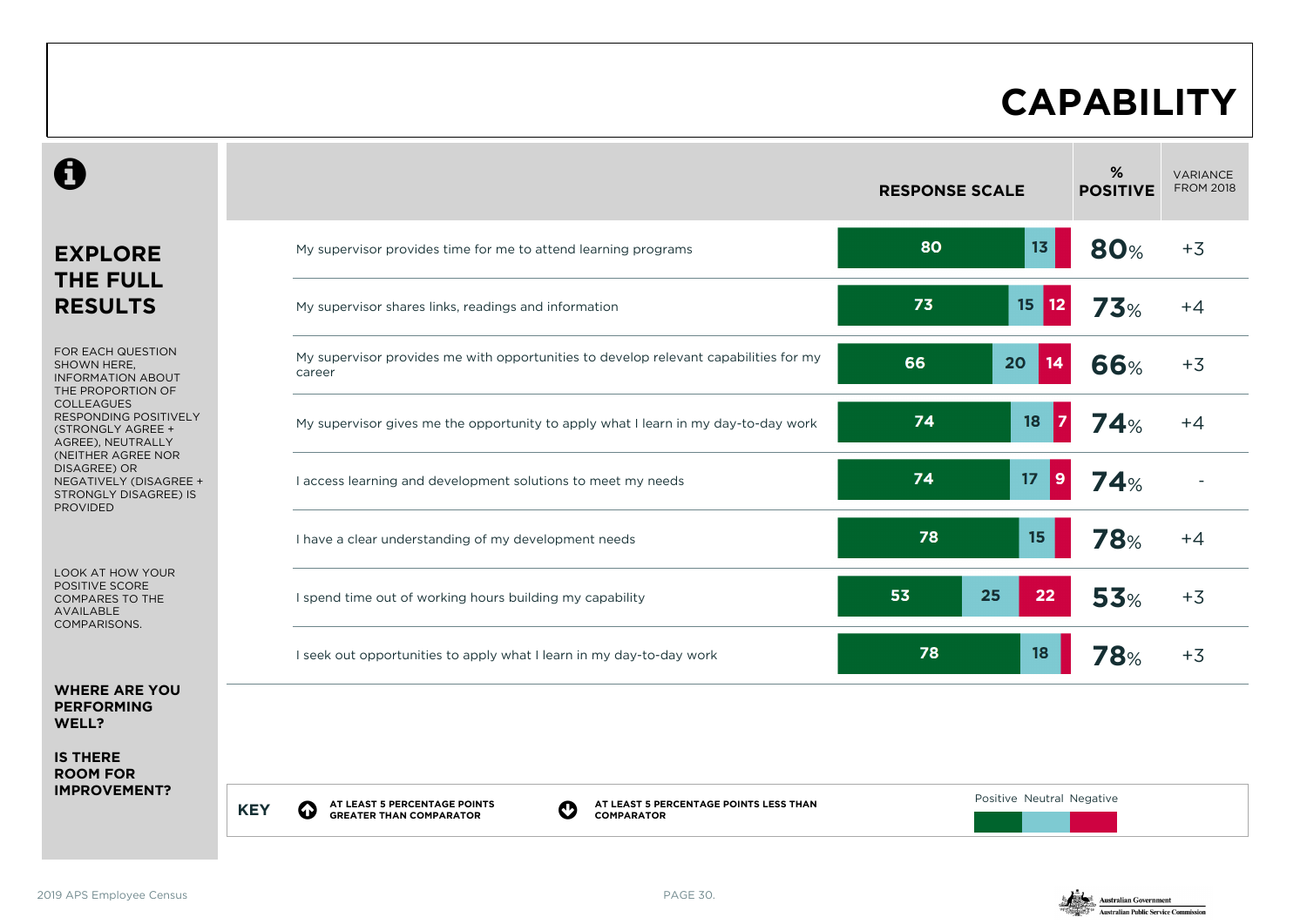### **CAREER INTENTIONS**

### **EXPLORE THE FULL RESULTS**

 $\boldsymbol{\theta}$ 

EMPLOYEES WHO INDICATED THAT THEY WANTED TO LEAVE THEIR AGENCY AS SOON AS POSSIBLE OR WITHIN THE NEXT 12 MONTHS WERE ASKED WHY THEY WANTED TO DO SO. EMPLOYEES COULD SELECT ONLY ONE OPTION FROM A LIST OF ITEMS.

| <b>RESPONSE SCALE</b> | %                                                                                   | <b>VARIANCE</b><br><b>FROM 2018</b> |
|-----------------------|-------------------------------------------------------------------------------------|-------------------------------------|
|                       |                                                                                     |                                     |
|                       | 12%                                                                                 | $\circ$                             |
|                       | <b>38%</b>                                                                          | $+1$                                |
|                       | <b>18%</b>                                                                          | $\circ$                             |
|                       | 48%                                                                                 | $-2$                                |
|                       |                                                                                     |                                     |
|                       | 6%                                                                                  | $\circ$                             |
|                       | 9%                                                                                  | $\circ$                             |
|                       | <b>10%</b>                                                                          | $-1$                                |
|                       | 25%                                                                                 | $+1$                                |
|                       | <b>50%</b>                                                                          | $\circ$                             |
|                       | I want to leave my agency within the next 12 months but feel it will be unlikely in |                                     |

**KEY C** 

**AT LEAST 5 PERCENTAGE POINTS GREATER THAN COMPARATOR** 

**AT LEAST 5 PERCENTAGE POINTS LESS THAN COMPARATOR**

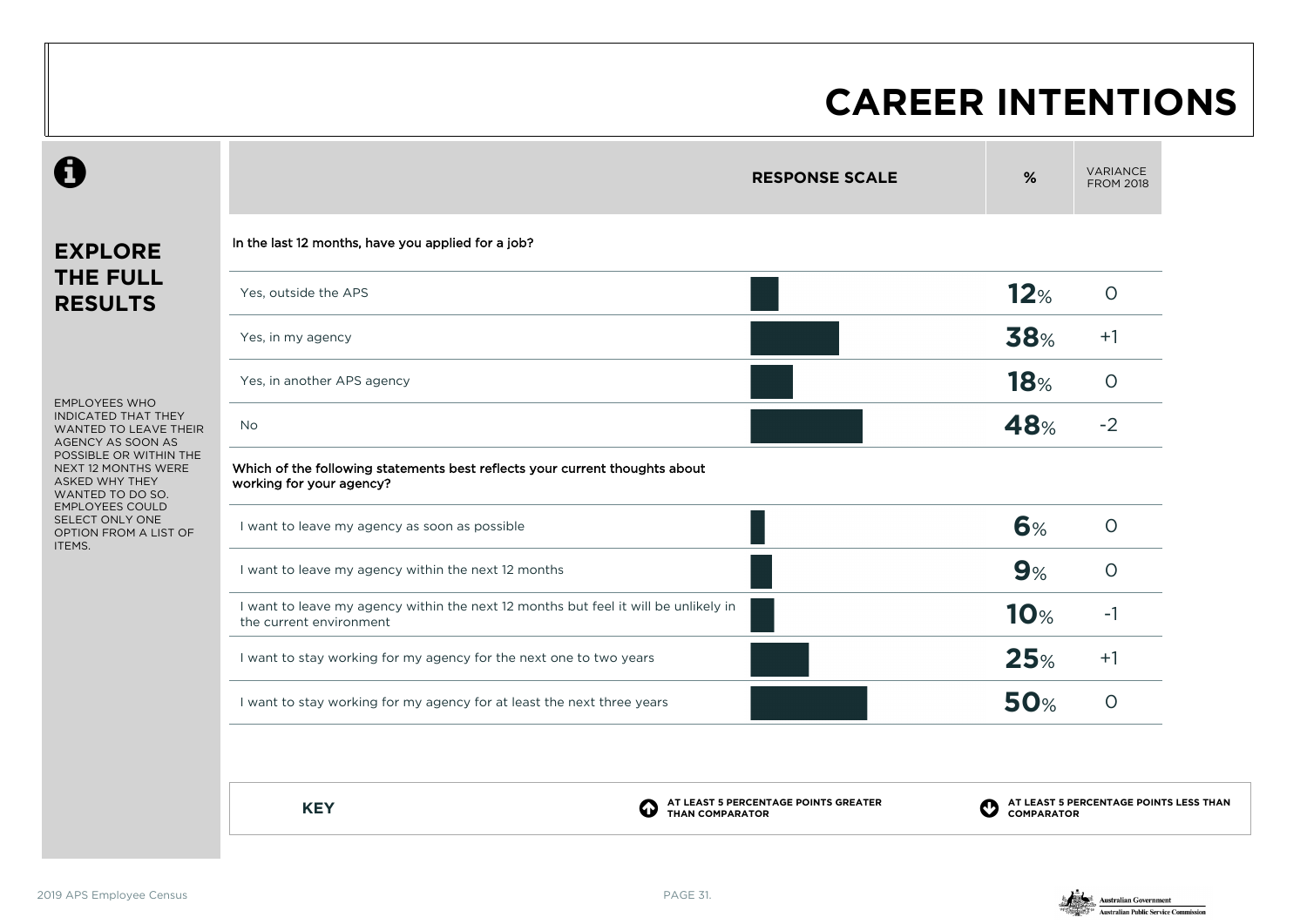#### **CAREER INTENTIONS**

|                                                                                                                                                                                                      |                                                                       | <b>RESPONSE SCALE</b>                                                              | $\%$ | VARIANCE<br><b>FROM 2018</b>                         |
|------------------------------------------------------------------------------------------------------------------------------------------------------------------------------------------------------|-----------------------------------------------------------------------|------------------------------------------------------------------------------------|------|------------------------------------------------------|
| <b>EXPLORE</b>                                                                                                                                                                                       | Primary reasons behind desire to leave agency (3 highest responses):  |                                                                                    |      |                                                      |
| THE FULL<br><b>RESULTS</b>                                                                                                                                                                           | There is a lack of future career opportunities in my agency           |                                                                                    | 25%  |                                                      |
|                                                                                                                                                                                                      | I want to try a different type of work or I'm seeking a career change |                                                                                    | 12%  |                                                      |
|                                                                                                                                                                                                      | Other                                                                 |                                                                                    | 9%   |                                                      |
| ONLY THE THREE<br>OPTIONS WITH THE<br>HIGHEST PROPORTION OF<br><b>RESPONSES ARE</b><br>PRESENTED HERE. THESE<br>MAY VARY BETWEEN<br>AGENCIES, WORK UNITS<br>AND WITH RESULTS FOR<br>THE APS OVERALL. |                                                                       |                                                                                    |      |                                                      |
|                                                                                                                                                                                                      | <b>KEY</b>                                                            | AT LEAST 5 PERCENTAGE POINTS GREATER<br>THAN COMPARATOR<br>$\mathbf C$<br>$\bf{Q}$ |      | AT LEAST 5 PERCENTAGE POINTS LESS THAN<br>COMPARATOR |
|                                                                                                                                                                                                      |                                                                       |                                                                                    |      |                                                      |

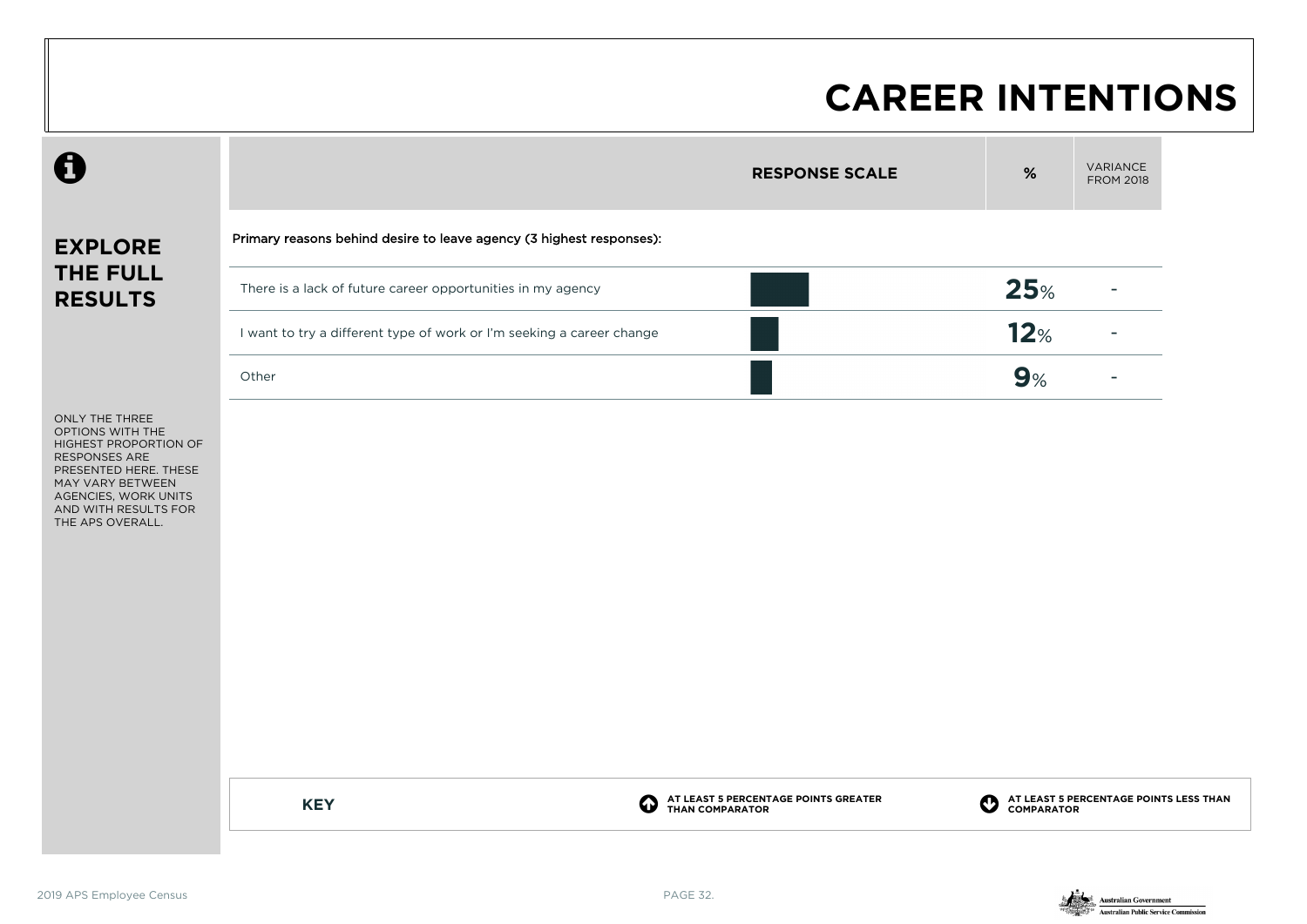#### **RISK MANAGEMENT**

|                                                                                                            | <b>RESPONSE SCALE</b>                                                                                                                                                                                  | %<br><b>POSITIVE</b> | VARIANCE<br><b>FROM 2018</b> |
|------------------------------------------------------------------------------------------------------------|--------------------------------------------------------------------------------------------------------------------------------------------------------------------------------------------------------|----------------------|------------------------------|
| <b>EXPLORE</b><br><b>THE FULL</b>                                                                          | 70<br>23<br>My agency supports employees to escalate risk-related issues with managers                                                                                                                 | <b>70%</b>           | $-1$                         |
| <b>RESULTS</b>                                                                                             | 28<br>59<br>Risk management concerns are discussed openly and honestly in my agency                                                                                                                    | 12<br><b>59%</b>     | $-3$                         |
| FOR EACH QUESTION<br>SHOWN HERE.<br><b>INFORMATION ABOUT</b><br>THE PROPORTION OF                          | My agency provides me with opportunities to develop and enhance my skills to<br>52<br>34<br>14<br>manage risk effectively                                                                              | 52%                  |                              |
| <b>COLLEAGUES</b><br>RESPONDING POSITIVELY<br>(STRONGLY AGREE +<br>AGREE), NEUTRALLY<br>(NEITHER AGREE NOR | 25<br>49<br>26<br>Appropriate risk taking is rewarded in my agency                                                                                                                                     | 25%                  | $-3$                         |
| DISAGREE) OR<br>NEGATIVELY (DISAGREE +<br>STRONGLY DISAGREE) IS<br><b>PROVIDED</b>                         | 16<br>43<br>41<br>SES in my agency demonstrate the importance of managing risk appropriately                                                                                                           | 43%                  |                              |
|                                                                                                            | 46<br>35<br>18<br>When things go wrong, my agency uses this as an opportunity to learn                                                                                                                 | <b>46%</b>           |                              |
| LOOK AT HOW YOUR<br>POSITIVE SCORE<br><b>COMPARES TO THE</b><br><b>AVAILABLE</b><br>COMPARISONS.           |                                                                                                                                                                                                        |                      |                              |
| <b>WHERE ARE YOU</b><br><b>PERFORMING</b><br>WELL?                                                         |                                                                                                                                                                                                        |                      |                              |
| <b>IS THERE</b><br><b>ROOM FOR</b>                                                                         |                                                                                                                                                                                                        |                      |                              |
| <b>IMPROVEMENT?</b>                                                                                        | Positive Neutral Negative<br>AT LEAST 5 PERCENTAGE POINTS LESS THAN<br>AT LEAST 5 PERCENTAGE POINTS<br>$\boldsymbol{\Omega}$<br>O<br><b>KEY</b><br><b>GREATER THAN COMPARATOR</b><br><b>COMPARATOR</b> |                      |                              |

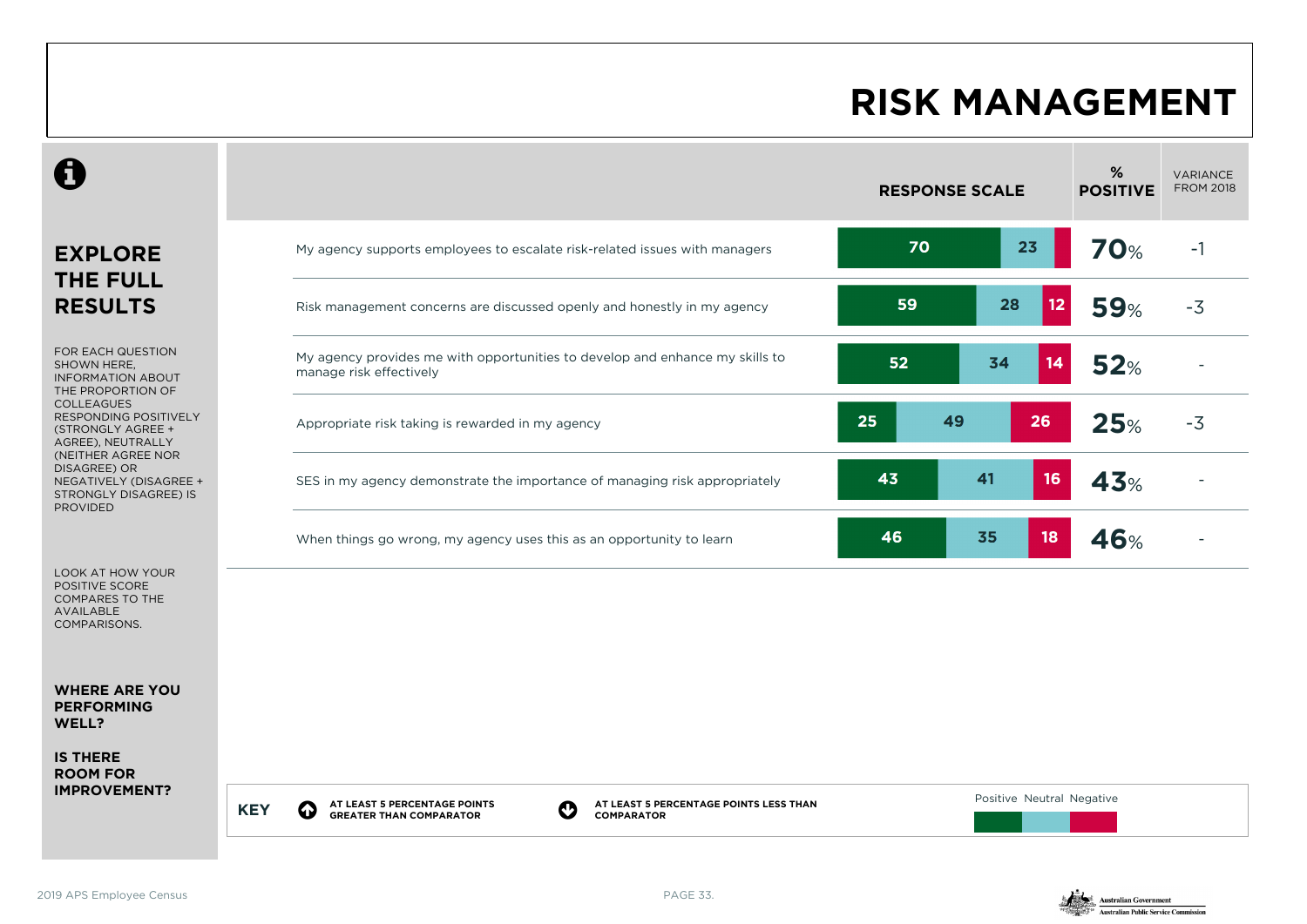## **INNOVATION INDEX**



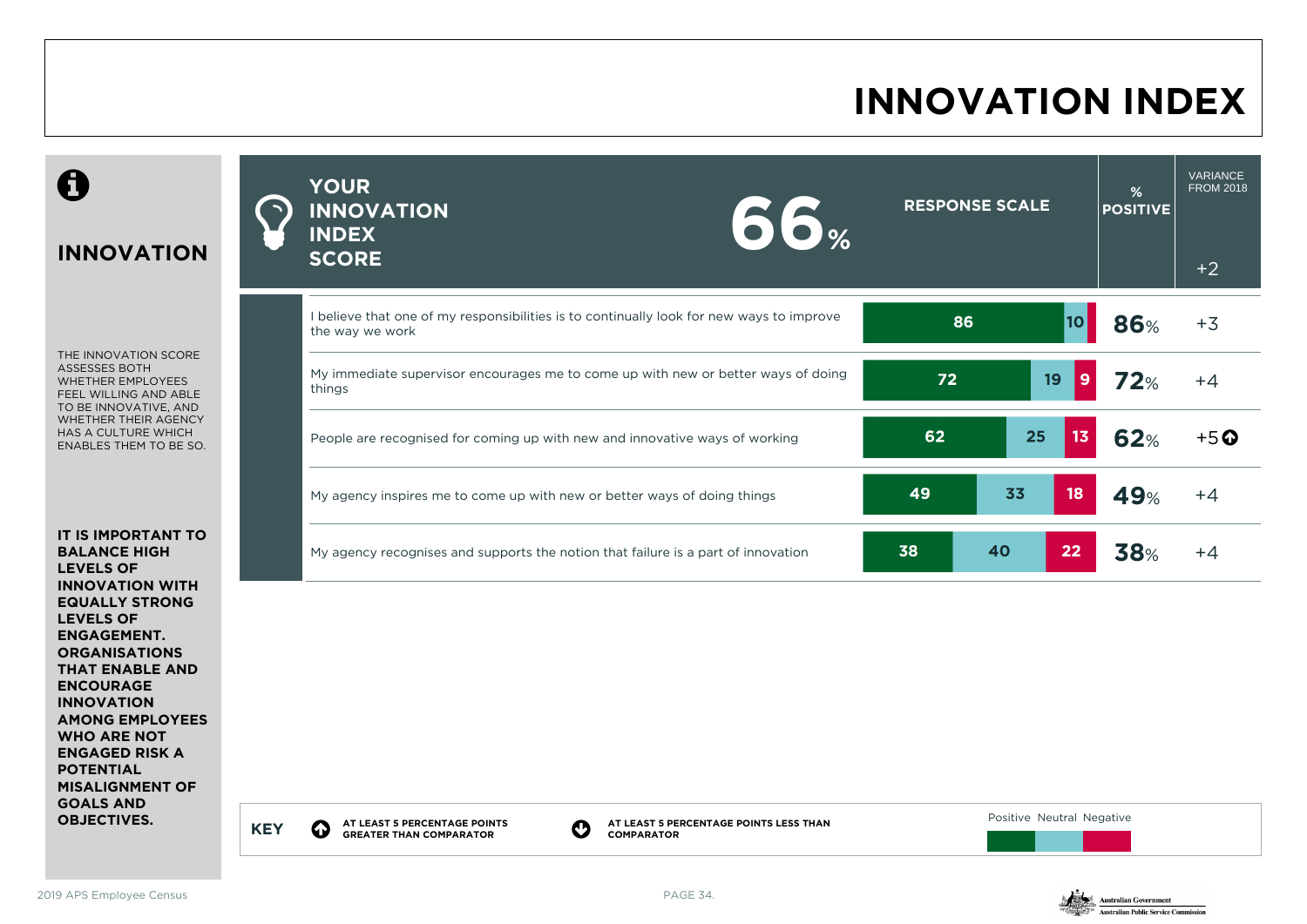#### **TIME TO TAKE ACTION**

| <u>iii</u><br><b>CELEBRATE</b>                                                       | <b>INVESTIGATE FURTHER</b><br><b>WITH OUR TEAMS</b>                                                        | <b>OPPORTUNITIES</b>                                                       |
|--------------------------------------------------------------------------------------|------------------------------------------------------------------------------------------------------------|----------------------------------------------------------------------------|
| What things do we do well?                                                           | Are there any other opportunities coming out<br>of the results that we want to explore further?            | Areas we need to focus on and turn into action<br>plans:                   |
| THINK ABOUT HOW WE CAN BUILD ON OUR STRENGTHS AND LEARN FROM<br>WHAT WE ARE GOOD AT. | HOW COULD WE INVESTIGATE? THROUGH LOOKING AT THE DATA IN<br>MORE DETAIL OR THROUGH DISCUSSIONS WITH STAFF? | WHAT ARE THE KEY THINGS WE NEED TO IMPROVE TO MAKE WORKING<br>HERE BETTER? |

| 0<br><b>USE THIS</b>                                                                                  | <b>PRIORITISE 3 AREAS</b><br><b>FOR ACTION</b> | <b>TIMESCALES</b> | <b>OWNER</b> | <b>RESOURCES</b><br><b>REQUIRED</b> | <b>TARGET / SUCCESS</b><br><b>MEASURE</b> |
|-------------------------------------------------------------------------------------------------------|------------------------------------------------|-------------------|--------------|-------------------------------------|-------------------------------------------|
| <b>PAGE TO</b><br><b>START YOUR</b><br><b>LOCAL</b><br><b>ACTION</b>                                  |                                                |                   |              |                                     |                                           |
| <b>PLANS</b><br><b>IDENTIFY AREAS TO</b><br>CELEBRATE,<br>OPPORTUNITIES FOR<br><b>IMPROVEMENT AND</b> | $\overline{2}$                                 |                   |              |                                     |                                           |
| AREAS WHICH YOU NEED<br>TO INVESTIGATE<br>FURTHER.<br>PRIORITISE 3 AREAS TO<br><b>TAKE FORWARD</b>    | $\overline{\mathbf{3}}$                        |                   |              |                                     |                                           |